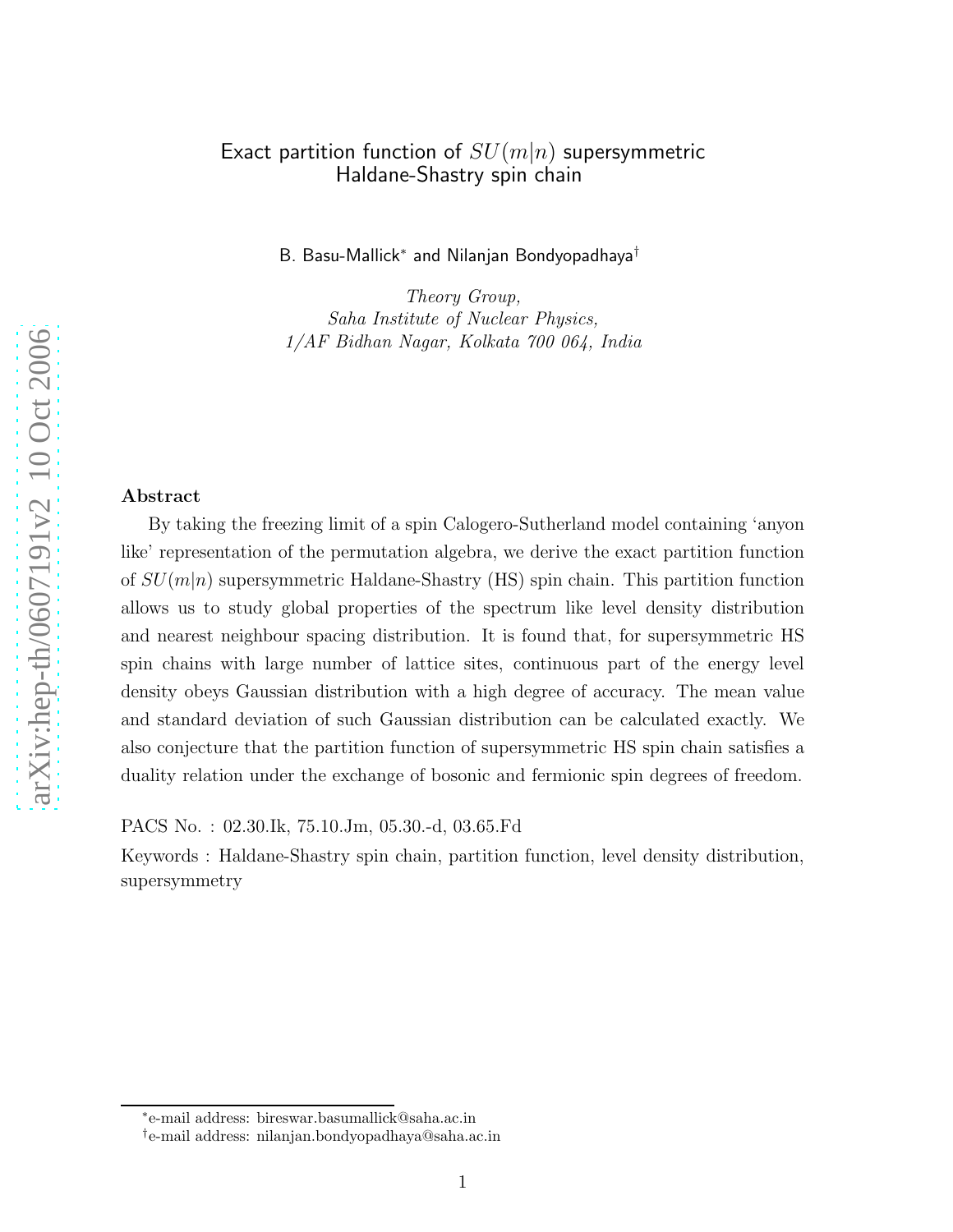## 1 Introduction

Haldane-Shastry (HS) spin chain is a well known quantum integrable model, where equally spaced spins on a circle interact with each other through pairwise exchange interactions inversely proportional to the square of their chord distances. Study of such HS spin- $\frac{1}{2}$  chain with long-range interaction was originally motivated from the fact that the exact ground state wavefunction of this model coincides with the  $U \to \infty$ limit of Gutzwiller's variational wave function for the Hubbard model, and also with the one-dimensional version of the resonating valence bond state proposed by Anderson [1,2]. Remarkably, HS spin chain can be explicitly solved in much greater detail than integrable spin chains with short-range interactions, has a Yangian quantum group symmetry and interestingly shares many of the characteristics of an ideal gas, but with fractional statistics [3-5]. The Hamiltonian of  $SU(m)$  HS model with N number of lattice sites is given by

$$
H = \frac{1}{2} \sum_{1 \le j < k \le N} \frac{(1 + P_{jk})}{\sin^2(\xi_j - \xi_k)},\tag{1.1}
$$

where  $\xi_j = j\pi/N$  and  $P_{jk}$  is the exchange operator interchanging the 'spins' (taking m possible values) on  $j$ -th and  $k$ -th lattice sites.

By using the motif representations associated with  $Y(gl_m)$  Yangian symmetry of HS spin chain (1.1), one can find out its complete spectrum including the degeneracy factor for each energy level [6-8]. However, in practice, the computation of such degeneracy factors becomes very cumbersome for  $m > 2$  and large values of N. Therefore, it is difficult to express the partition function of HS spin chain in a simple form (for arbitrary values of N and m) with the help of motif representations. Due to this reason, it is worthwhile to explore other approaches for calculating the partition function of HS spin chain. In fact, a rather simple expression for the exact partition function of  $SU(m)$  HS spin chain has been obtained recently [9] by applying the so called freezing trick [10- 12. This freezing trick utilizes the connection between  $SU(m)$  HS spin Hamiltonian and  $SU(m)$  spin Calogero-Sutherland (CS) model which has dynamical as well as spin degrees of freedom. More precisely, one takes the strong coupling limit of spin CS Hamiltonian, so that the particles freeze at their classical equilibrium positions of the scalar part of the potential and spins get decoupled from the dynamical degree of freedom. As a result, one can derive the partition function of HS spin chain by 'modding out' the partition function of spinless CS model from that of the spin CS model. By using this partition function of  $SU(m)$  HS spin chain, it is possible to study the energy level density distribution and the nearest neighbour spacing distribution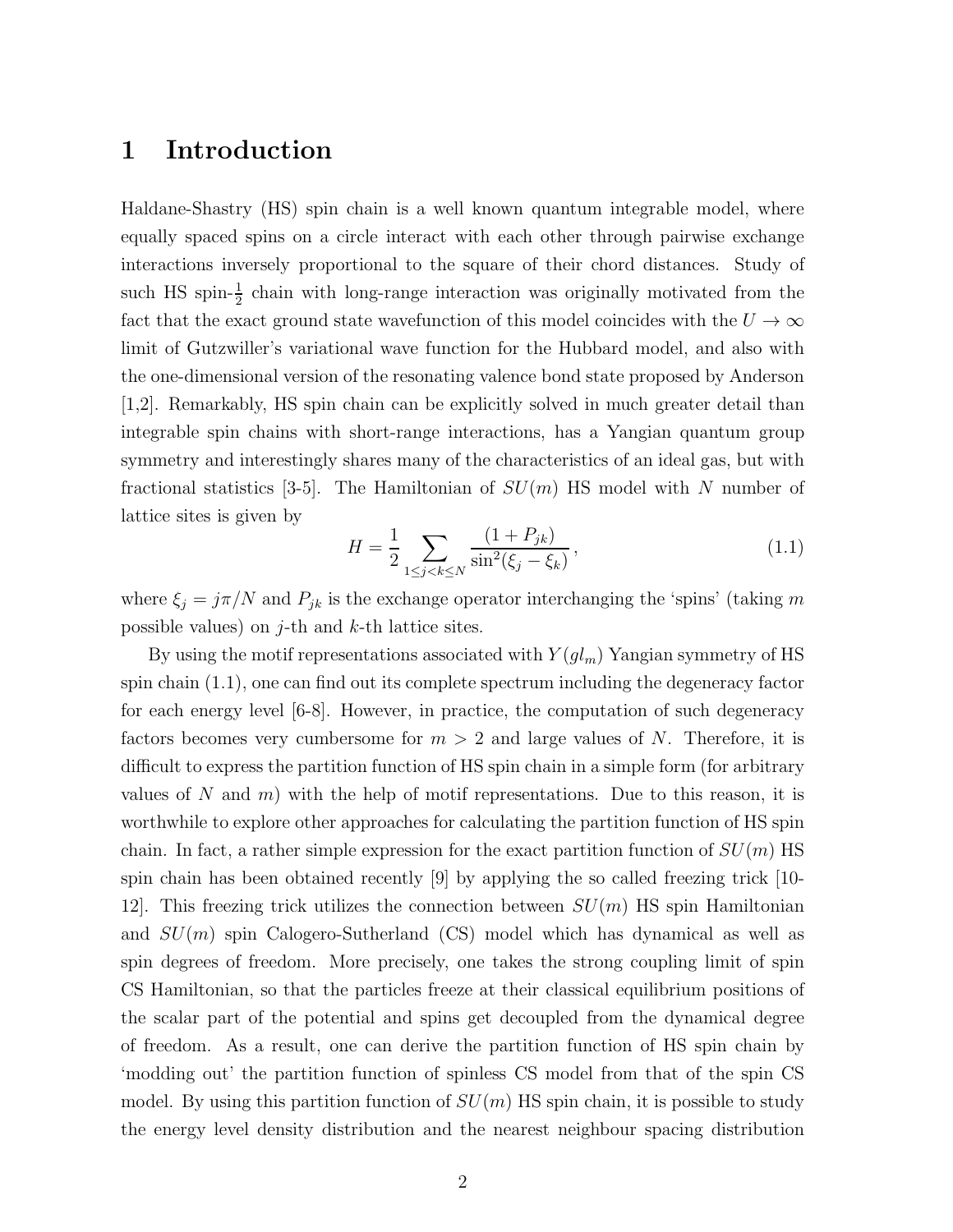for fairly large values of  $N$  [9]. Interestingly, it has been found that, the continuous part of such energy level density follows Gaussian distribution to a high degree of approximation.

In this context it may be noted that, there exists a  $SU(m|n)$  supersymmetric extension of HS spin chain  $[3]$ , where each site is occupied by either one of the  $m$  type of bosonic states or one of the  $n$  type of fermionic states. Such supersymmetric spin chains play an important role in describing some correlated systems of condensed matter physics, where holes moving in the dynamical background of spin behave as bosons and spin- $\frac{1}{2}$  electrons behave as fermions [13]. It is worth noting that the supersymmetric  $SU(m|n)$  HS spin chain exhibits  $Y(gl_{(m|n)})$  super-Yangian symmetry [3], which is also the quantum group symmetry of supersymmetric  $SU(m|n)$  Polychronakos spin chain [14,15]. Consequently, by using the motif representations and skew-Young diagrammes associated with supersymmetric Polychronakos spin chain [15], one can in principle calculate the degeneracy factors for all energy eigenvalues of supersymmetric HS spin chain. However, similar to the nonsupersymmetric case, this method for finding the full spectrum and related partition function becomes very complicated for large values of N.

The aim of the present article is to find out the exact partition function for supersymmetric  $SU(m|n)$  HS model by applying the freezing trick and also to study global properties like level density distribution of the corresponding spectrum. For this purpose, it is convenient to map the supersymmetric HS model to a usual spin chain containing an 'anyon like' representation of the permutation algebra as spin dependent interactions [16,17]. In Sec.2 we describe this mapping and also show how the freezing trick can be applied for the case of  $SU(m|n)$  HS spin chain by embedding it in a spin CS model containing the same anyon like representation of the permutation algebra. In Sec.3, we find out the complete spectrum of such spin CS model including the degeneracy factors for all energy levels. In Sec.4, we calculate the partition function of this spin CS model at the strong coupling limit and divide it by that of the spinless CS model to finally obtain the partition function of  $SU(m|n)$  HS spin chain. In this section, we also discuss about the motif representation for  $SU(m|n)$  HS spin chain and find that, due to the lifting of a selection rule, some extra energy levels appear in the spectrum in comparison with the case of  $SU(m)$  spin chain. Subsequently, we conjecture that the partition function of  $SU(m|n)$  HS model satisfies a duality relation under the exchange of bosonic and fermionic spin degrees of freedom. In Sec.5, we study the level density distribution and the nearest neighbour spacing distribution for the spectrum of  $SU(m|n)$  HS spin chain by using its exact partition function. It is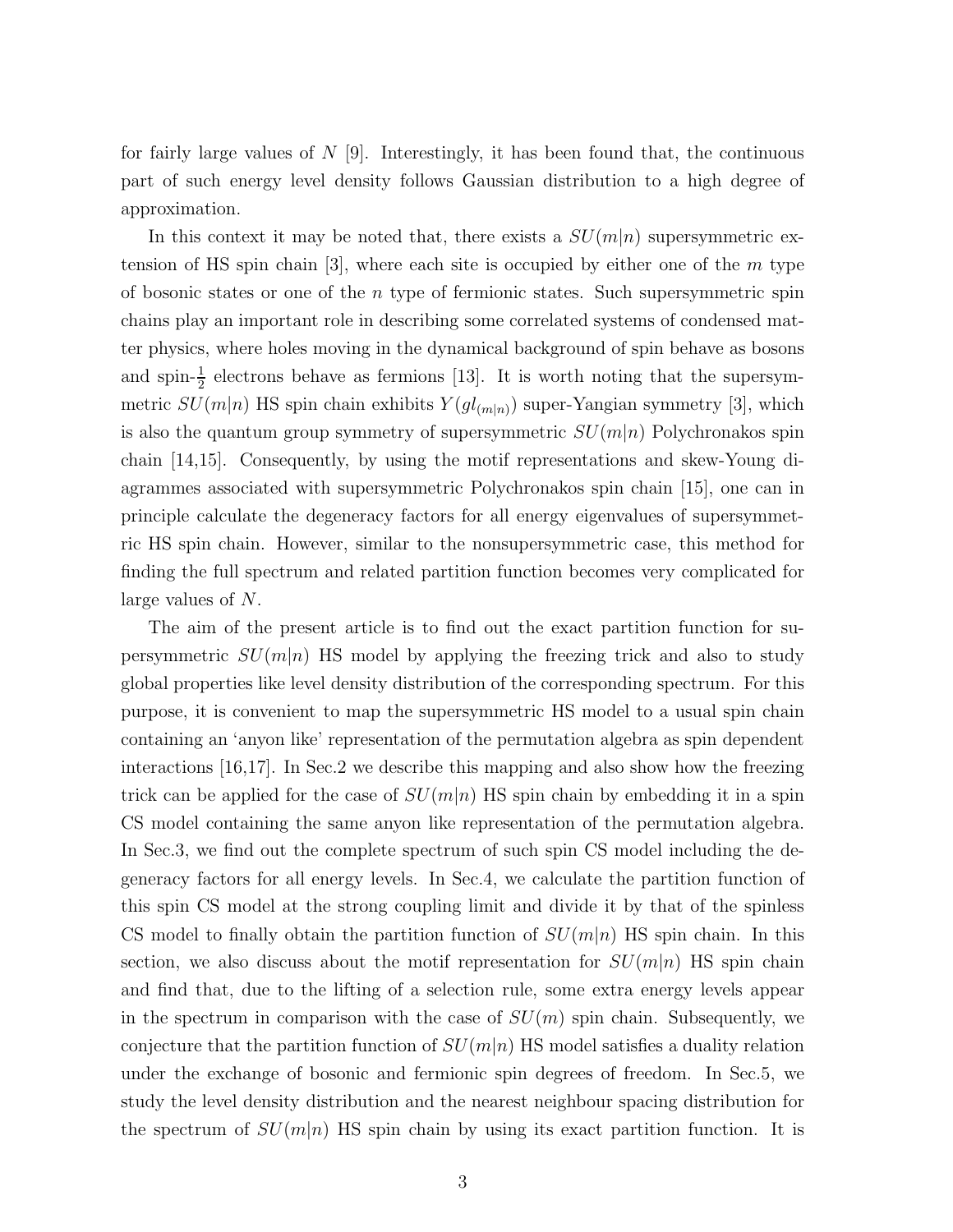found that, for sufficiently large values of  $N$ , continuous part of the energy level density satisfies the Gaussian distribution with a high degree of accuracy. We also derive exact expressions for the mean value and standard deviation which characterize such Gaussian distribution. Sec.6 is the concluding section.

### 2 Application of the freezing trick

For the purpose of defining the  $SU(m|n)$  supersymmetric HS spin chain, let us consider a set of operators like  $C^{\dagger}_{j\alpha}(C_{j\alpha})$  which creates (annihilates) a particle of species  $\alpha$  on the j-th lattice site. These creation (annihilation) operators are assumed to be bosonic when  $\alpha \in [1, 2, ..., m]$  and fermionic when  $\alpha \in [m+1, m+2, ..., m+n]$ . Thus, the parity of  $C_{j\alpha}^{\dagger}(C_{j\alpha})$  is defined as

$$
p(C_{j\alpha}) = p(C_{j\alpha}^{\dagger}) = 0 \text{ for } \alpha \in [1, 2, ..., m],
$$
  

$$
p(C_{j\alpha}) = p(C_{j\alpha}^{\dagger}) = 1 \text{ for } \alpha \in [m+1, m+2, ..., m+n].
$$

These operators satisfy commutation (anti-commutation) relations like

$$
[C_{j\alpha}, C_{k\beta}]_{\pm} = 0, [C_{j\alpha}^{\dagger}, C_{k\beta}^{\dagger}]_{\pm} = 0, [C_{j\alpha}, C_{k\beta}^{\dagger}]_{\pm} = \delta_{jk}\delta_{\alpha\beta}, \qquad (2.1)
$$

where  $[A, B]_{\pm} \equiv AB - (-1)^{p(A)p(B)}BA$ . Next, we focus our attention to a subspace of the related Fock space, for which the total number of particles per site is always one:

$$
\sum_{\alpha=1}^{m+n} C_{j\alpha}^{\dagger} C_{j\alpha} = 1, \qquad (2.2)
$$

for all j. On the above mentioned subspace, one can define supersymmetric exchange operators as

$$
\hat{P}_{jk}^{(m|n)} \equiv \sum_{\alpha,\beta=1}^{m+n} C_{j\alpha}^{\dagger} C_{k\beta}^{\dagger} C_{j\beta} C_{k\alpha} , \qquad (2.3)
$$

where  $1 \leq j \leq k \leq N$ . These  $\hat{P}_{jk}^{(m|n)}$ 's yield a realization of the permutation algebra given by

$$
\mathcal{P}_{jk}^2 = 1, \ \mathcal{P}_{jk}\mathcal{P}_{kl} = \mathcal{P}_{jl}\mathcal{P}_{jk} = \mathcal{P}_{kl}\mathcal{P}_{jl}, \ [\mathcal{P}_{jk}, \mathcal{P}_{lm}] = 0, \tag{2.4}
$$

where j, k, l, m are all distinct indices. Replacing  $P_{jk}$  by  $\hat{P}_{jk}^{(m|n)}$  in eqn.(1.1), one obtains the Hamiltonian of  $SU(m|n)$  supersymmetric HS model as [3]

$$
\mathcal{H}^{(m|n)} = \frac{1}{2} \sum_{1 \le j < k \le N} \frac{\left(1 + \hat{P}_{jk}^{(m|n)}\right)}{\sin^2(\xi_j - \xi_k)}.\tag{2.5}
$$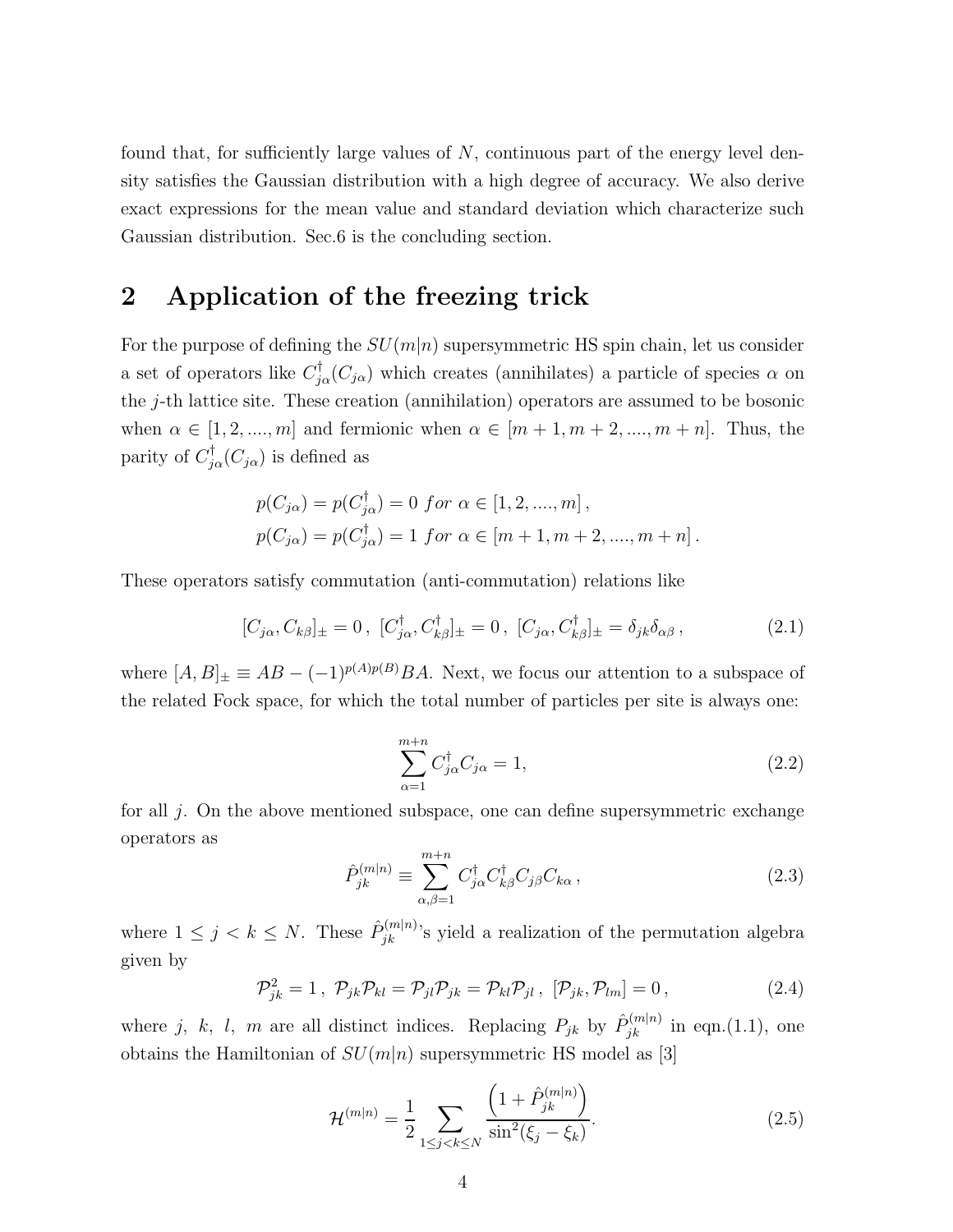Now we want to describe how this  $SU(m|n)$  supersymmetric HS model (2.5), containing creation-annihilation operators, can be transformed to a spin chain. To this end, we consider a particular type of anyon like representation of permutation algebra (2.4), which acts on a spin state like  $|\alpha_1\alpha_2...\alpha_N\rangle$  (with  $\alpha_j \in [1, 2, ..., m+n]$ ) as [16,17]

$$
\tilde{P}_{jk}^{(m|n)}|\alpha_1 \dots \alpha_j \dots \alpha_k \dots \alpha_N\rangle = e^{i\Phi(\alpha_j, \alpha_{j+1}, \dots, \alpha_k)}|\alpha_1 \dots \alpha_k \dots \alpha_j \dots \alpha_N\rangle, \tag{2.6}
$$

where  $e^{i\Phi(\alpha_j,\alpha_{j+1},\ldots,\alpha_k)} = 1$  if  $\alpha_j, \alpha_k \in [1,2,\ldots,m]$ ,  $e^{i\Phi(\alpha_j,\alpha_{j+1},\ldots,\alpha_k)} = -1$  if  $\alpha_j, \alpha_k \in [m+m]$ 1,  $m+2, \ldots, m+n$ , and  $e^{i\Phi(\alpha_j, \alpha_{j+1}, \ldots, \alpha_k)} = (-1)^{\pi \sum_{p=j+1}^{k-1} \sum_{\tau=m+1}^{m+n} \delta_{\alpha_p, \tau}}$  if  $\alpha_j \in [1, 2, \ldots, m]$ and  $\alpha_k \in [m+1, m+2, \ldots, m+n]$  or vice versa. For the purpose of interpreting the phase factor  $e^{i\Phi(\alpha_j,\alpha_{j+1},\dots,\alpha_k)}$  in a physical way, it is convenient to call  $\alpha_i$  a 'bosonic' spin when  $\alpha_i \in [1, 2, \ldots, m]$  and a 'fermionic' spin when  $\alpha_i \in [m + 1, m + 2, \ldots, m + n]$ . From eqn.(2.6) it follows that, the exchange of two bosonic (fermionic) spins produces a phase factor of  $1(-1)$  irrespective of the nature of spins situated in between the j-th and  $k$ -th lattice sites. However, if we exchange one bosonic spin with one fermionic spin, then the phase factor becomes  $(-1)^\rho$  where  $\rho$  is the total number of fermionic spins situated in between the  $j$ -th and  $k$ -th lattice sites.

Next we observe that, due to the constraint (2.2), the Hilbert space associated with  $SU(m|n)$  HS Hamiltonian (2.5) can be spanned through the following orthonormal basis vectors:  $C_{1\alpha_1}^{\dagger} C_2^{\dagger}$  $C^{\dagger}_{2\alpha_2} \ldots C^{\dagger}_{N\alpha_N} |0\rangle$ , where  $|0\rangle$  is the vacuum state and  $\alpha_j \in$  $[1, 2, \ldots, m + n]$ . Consequently, it is possible to define a one-to-one mapping between these basis vectors and those of the above mentioned spin chain as

$$
|\alpha_1 \alpha_2 \dots \alpha_N\rangle \leftrightarrow C_{1\alpha_1}^\dagger C_{2\alpha_2}^\dagger \dots C_{N\alpha_N}^\dagger |0\rangle. \tag{2.7}
$$

With the help of commutation (anti-commutation) relations  $(2.1)$ , one can easily verify that

$$
\hat{P}_{jk}^{(m|n)} C_{1\alpha_1}^{\dagger} \dots C_{j\alpha_j}^{\dagger} \dots C_{k\alpha_k}^{\dagger} \dots C_{N\alpha_N}^{\dagger} |0\rangle
$$
\n
$$
= e^{i\Phi(\alpha_j, \dots, \alpha_k)} C_{1\alpha_1}^{\dagger} \dots C_{j\alpha_k}^{\dagger} \dots C_{k\alpha_j}^{\dagger} \dots C_{N\alpha_N}^{\dagger} |0\rangle, \qquad (2.8)
$$

where  $e^{i\Phi(\alpha_j,\ldots,\alpha_k)}$  is the same phase factor which appeared in eqn.(2.6). Comparison of eqn. $(2.8)$  with eqn. $(2.6)$  through the mapping  $(2.7)$  reveals that, the anyon like representation  $\tilde{P}_{jk}^{(m|n)}$  is equivalent to the supersymmetric exchange operator  $\hat{P}_{jk}^{(m|n)}$ . Hence, if we define a spin chain Hamiltonian through  $\tilde{P}_{jk}^{(m|n)}$  as

$$
H^{(m|n)} = \frac{1}{2} \sum_{1 \le j < k \le N} \frac{\left(1 + \tilde{P}_{jk}^{(m|n)}\right)}{\sin^2(\xi_j - \xi_k)},\tag{2.9}
$$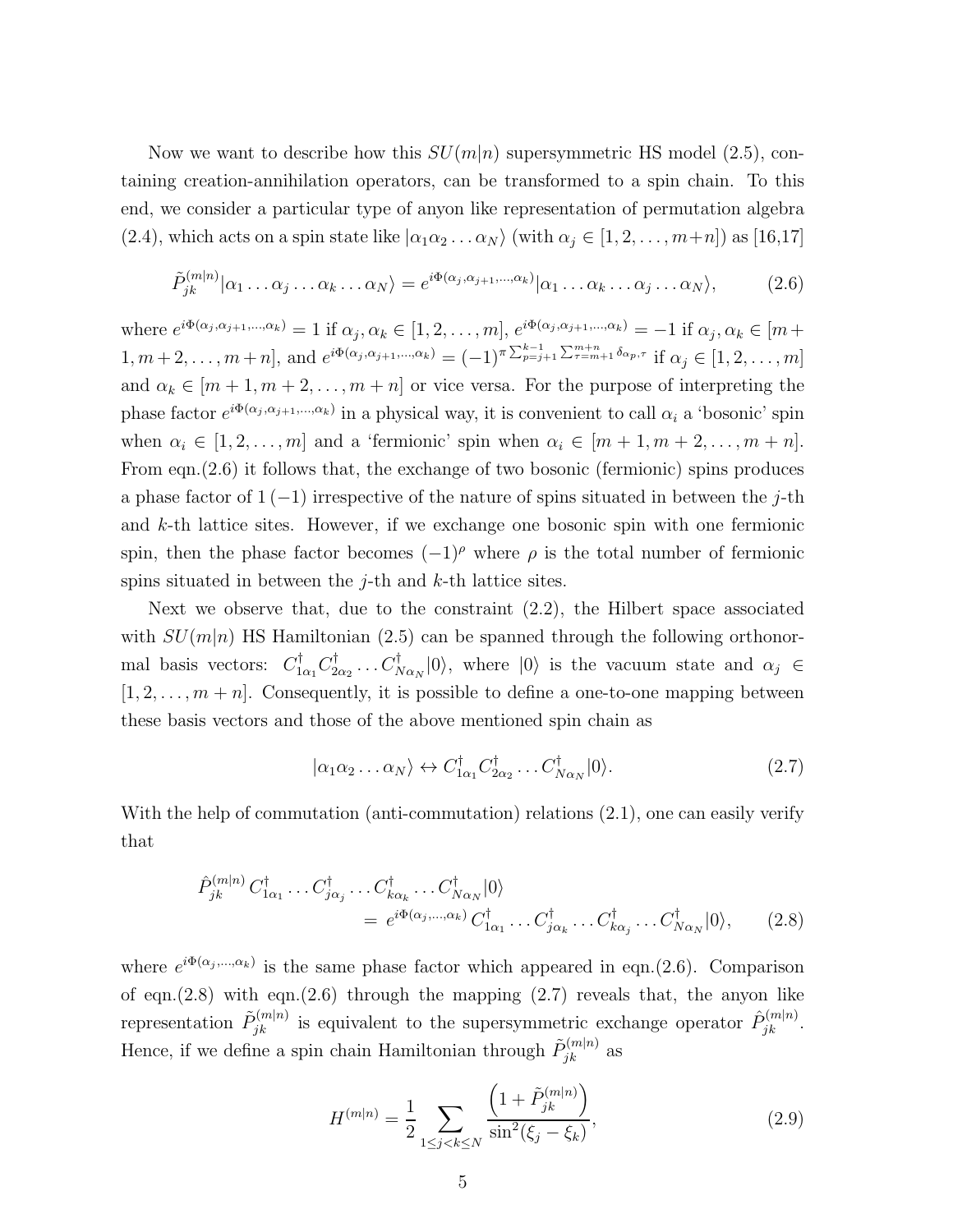that would be completely equivalent to the supersymmetric  $SU(m|n)$  HS model (2.5) [16]. Clearly, for the special case  $n = 0$ ,  $\tilde{P}_{jk}^{(m|n)}$  reproduces the original spin exchange operator  $P_{jk}$  and  $H^{(m|n)}$  (2.9) reduces to the Hamiltonian of  $SU(m)$  HS spin chain (1.1). Since it is convenient to apply the freezing trick to the spin chain Hamiltonian (2.9), for the rest of this article we shall deal with this form of supersymmetric  $SU(m|n)$  HS model instead of its original form (2.5).

By using the anyon like representation  $\tilde{P}_{jk}^{(m|n)}$ , one can construct a spin CS model like

$$
H^* = -\sum_{j=1}^{N} \frac{\partial^2}{\partial x_j^2} + 2a \sum_{1 \le j < k \le N} \frac{\left(a + \tilde{P}_{jk}^{(m|n)}\right)}{\sin^2(x_j - x_k)},\tag{2.10}
$$

which contains spin as well as dynamical degrees of freedom and the positive parameter a as coupling constant. With the help of mapping  $(2.7)$  it can be shown that, this spin CS model is equivalent to a supersymmetric spin CS model [18] with  $Y(gl_{(m|n)})$  super-Yangian symmetry. The spin CS Hamiltonian  $H^*$  (2.10) might be formally written as

$$
H^* = H_0 + 4a \mathsf{H}^{(m|n)},\tag{2.11}
$$

where  $H_0$  is the Hamiltonian of spinless CS model given by [19]

$$
H_0 = -\sum_{j=1}^{N} \frac{\partial^2}{\partial x_j^2} + 2a(a-1) \sum_{1 \le j < k \le N} \frac{1}{\sin^2(x_j - x_k)},\tag{2.12}
$$

and  $H^{(m|n)}$  is obtained from  $H^{(m|n)}$  (2.9) by the replacement  $\xi_j \to x_j$ . Now the decoupling of the dynamical degrees of freedom of  $H^*$  (2.10) from its spin degrees of freedom can be achieved by using the freezing trick [10-12]. This trick is based on the fact that in the limit  $a \to \infty$ , particles freeze at the equilibrium positions of  $H_0$ , which are simply the lattice points  $(\xi_j)$  of the spin chain in eqn.(2.9). Consequently, by using eqn.(2.11) at freezing limit, we find that the energy levels of  $H^*$  are approximately given by

$$
E_{jk}^* \simeq E_{0,j} + 4aE_k, \tag{2.13}
$$

where  $E_{0,j}$  and  $E_k$  are any two levels of  $H_0$  and  $H^{(m|n)}$  respectively. Hence, we obtain a relation like

$$
Z^{(m|n)}(T) = \lim_{a \to \infty} \frac{Z^*(4aT)}{Z_0(4aT)},
$$
\n(2.14)

where  $Z^{(m|n)}$ ,  $Z^*$  and  $Z_0$  denote the partition functions corresponding to the Hamiltonians  $H^{(m|n)}$ ,  $H^*$  and  $H_0$  respectively. Thus the freezing trick allows us to compute the partition function of  $SU(m|n)$  supersymmetric HS spin chain, by modding out the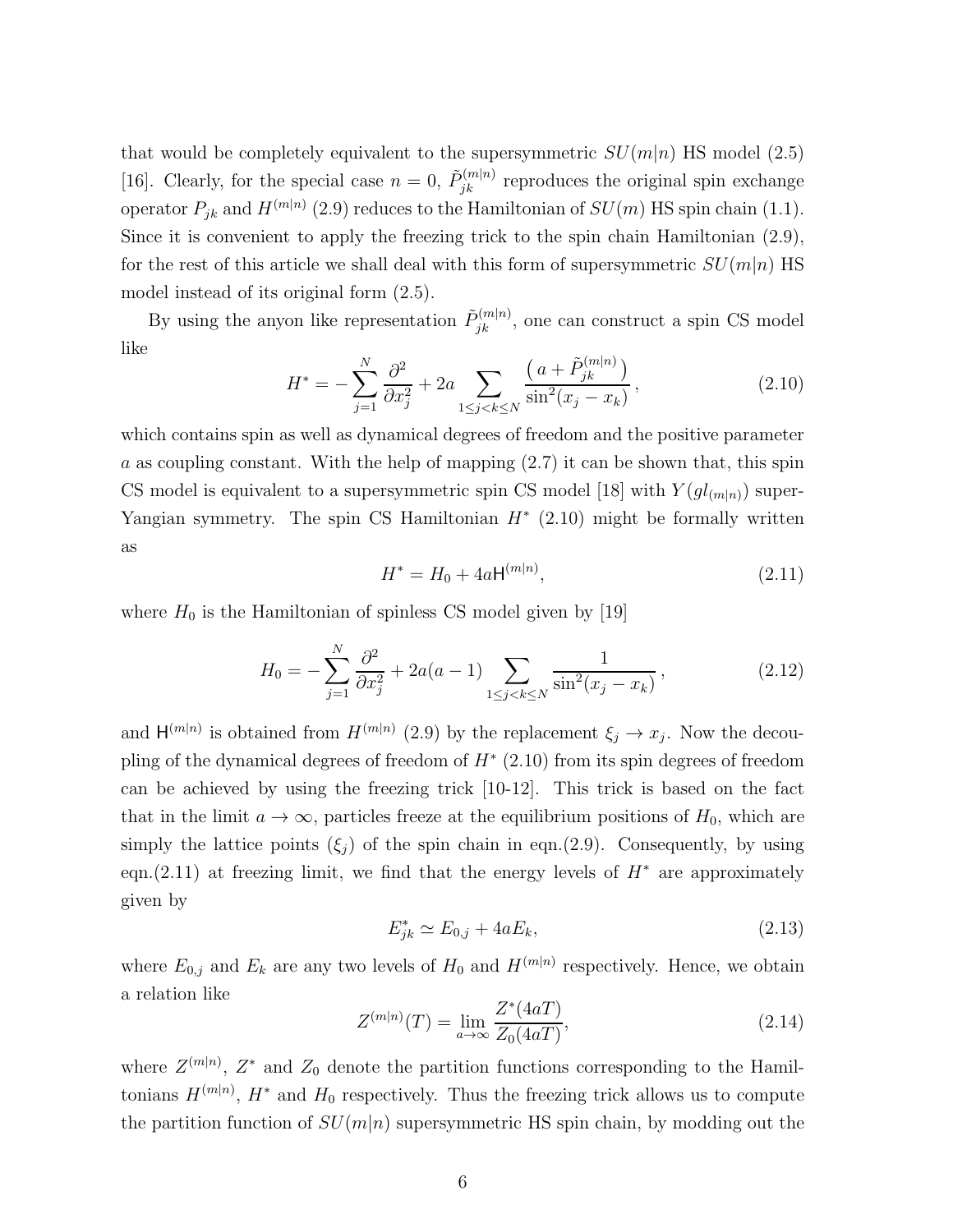contribution of spinless CS model from the partition function of spin CS model (2.10). Due to the Gallelian invariance of  $H^*$  and  $H_0$  it follows that, if  $\psi$  is an eigenstate of any one of these Hamiltonians with momentum p, then  $\psi' = e^{2i\tau \sum_{j=1}^{N} x_j} \psi$  will also be an eigenstate of the same Hamiltonian with momentum  $(p+2\tau N)$ . As a result, we can always adjust the parameter  $\tau$  such that  $\psi'$  will be an eigenfunction of  $H^*$  or  $H_0$  with zero momentum. In this article, we shall always consider eigenstates of these Hamiltonians with zero momenta and evaluate the partition functions  $Z^*$  as well as  $Z_0$  at the center of mass frame. Since both  $Z^*$  and  $Z_0$  get modified by the same multiplicative factor due to a Gallelian transformation,  $Z^{(m|n)}$  does not depend on the choice of the reference frame.

## 3 Spectrum of spin CS model

In this section our aim is to find out the complete spectrum of spin CS model (2.10) containing anyon like representation of the permutation algebra. Even though the spectrum of such spin CS model has been studied earlier [17], multiplicities of degenerate eigenfunctions corresponding to all energy levels have not been found. Since these numbers are required for calculating the partition function of this model, here we want to derive a general expression for the degeneracy factors of all energy levels. It is well known that the eigenfunctions of spin CS Hamiltonian (2.10) can be written in a factorised form like

$$
\psi(x_1,\ldots,x_N;\alpha_1,\ldots,\alpha_N)=\Gamma^a\phi(x_1,\ldots,x_N;\alpha_1,\ldots,\alpha_2),\qquad(3.1)
$$

where  $\Gamma = \prod_{i < j} \sin(x_i - x_j)$ . By operating  $H^*$  (2.10) on the above form of  $\psi$ , we find that

$$
H^*\psi = \Gamma^a \tilde{H}^*\phi,\tag{3.2}
$$

where

$$
\tilde{H}^* = 4\bigg[\sum_j \left(z_j \frac{\partial}{\partial z_j}\right)^2 + a \sum_{k < j} \frac{z_k + z_j}{z_k - z_j} \left(z_k \frac{\partial}{\partial z_k} - z_j \frac{\partial}{\partial z_j}\right) - 2a \sum_{k < j} (1 + \tilde{P}_{jk}^{(m|n)}) \frac{z_j z_k}{(z_j - z_k)^2} + \frac{a^2}{12} N(N^2 - 1)\bigg],\tag{3.3}
$$

with  $z_j = e^{2ix_j}$ . Equation (3.2) implies that, if  $\phi$  is an eigenvector of  $\tilde{H}^*$  with eigenvalue E, then  $\Gamma^a \phi$  would be an eigenvector of  $H^*$  with the same eigenvalue. Thus the diagonalisation problem of  $H^*$  is reduced to the diagonalisation problem of  $\tilde{H}^*$ .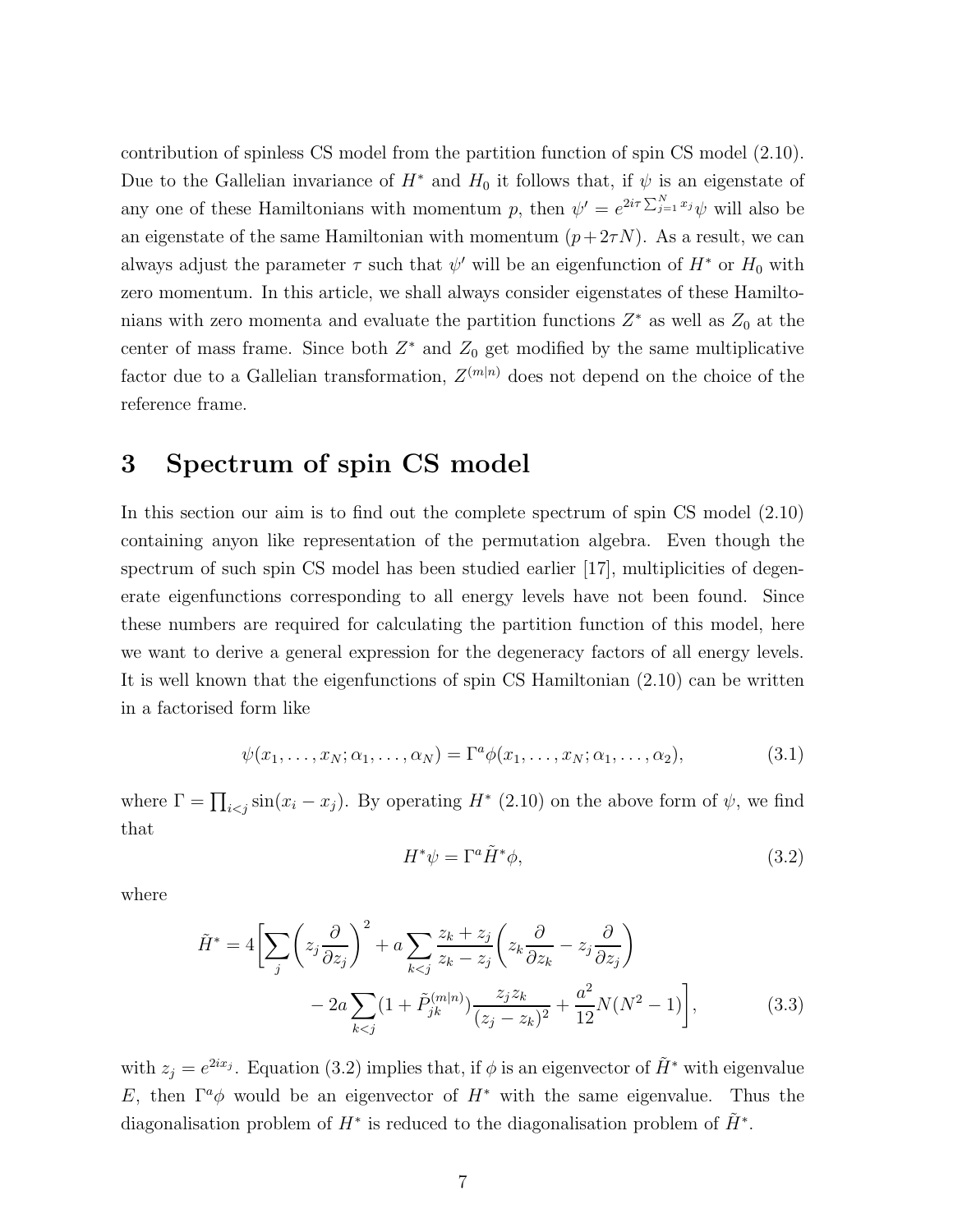For solving  $\tilde{H}^*$ , it is convenient to introduce another operator  $\mathcal H$  which acts only on the coordinate degree of freedom and may be given by [7]

$$
\mathcal{H} = 4\bigg[\sum_{j} \left(z_j \frac{\partial}{\partial z_j}\right)^2 + a \sum_{k < j} \frac{z_k + z_j}{z_k - z_j} \left(z_k \frac{\partial}{\partial z_k} - z_j \frac{\partial}{\partial z_j}\right) - 2a \sum_{k < j} (1 - K_{jk}) \frac{z_j z_k}{(z_j - z_k)^2} + \frac{a^2}{12} N(N^2 - 1)\bigg],\tag{3.4}
$$

where the  $K_{jk}$  is the coordinate exchange operator which exchanges the coordinates of  $j$ -th and  $k$ -th particle:

$$
K_{jk}f(x_1,\ldots,x_j,\ldots,x_k,\ldots,x_N)=f(x_1,\ldots,x_k,\ldots,x_j,\ldots,x_N).
$$

It may be observed that,  $\tilde{H}^*$  (3.3) can be reproduced from the expression of  $\mathcal{H}$  (3.4) through the substitution  $K_{jk} \to -\tilde{P}_{jk}^{(m|n)}$ . This connection between  $\tilde{H}^*$  and  $\mathcal{H}$  will play a crucial role in our calculation for finding the spectrum of  $\tilde{H}^*$ . Let us first consider state vectors given by monomials like

$$
\xi_{\mathbf{p}} = z_1^{p_1} z_2^{p_2} \dots z_N^{p_N},\tag{3.5}
$$

where  $\mathbf{p} \equiv \{p_1, p_2, \ldots, p_N\} \in \mathbb{R}^N$  satisfies the constraints: (i)  $(p_i - p_j)$  are integers for all *i*, *j* and (ii)  $\sum_{i=1}^{N} p_i = 0$ . The last condition implies that these monomials represent state vectors with zero total momentum. In particular, one can consider  $\xi_{\hat{p}}$ corresponding to a nonincreasing vector  $\hat{\mathbf{p}} \equiv (\hat{p}_1, \hat{p}_2, \dots, \hat{p}_N)$ , whose elements satisfy the conditions: (i)  $l_i \equiv \hat{p}_i - \hat{p}_{i+1}$  is a nonnegative integer for  $i \in [1, ..., N-1]$  and (ii)  $\sum_{i=1}^{N} \hat{p}_i = 0$ . It is evident that,  $N-1$  number of nonnegative integers  $(l_i)$  are sufficient to specify a nonincreasing vector  $\hat{p}$ . Given two distinct nonincreasing vectors  $\hat{\mathbf{p}}$  and  $\hat{\mathbf{p}}'$ , we shall write  $\hat{\mathbf{p}} \prec \hat{\mathbf{p}}'$  if  $\hat{p}_1 - \hat{p}'_1 = \cdots = \hat{p}_{i-1} - \hat{p}'_{i-1} = 0$  and  $\hat{p}_i < \hat{p}'_i$ . A partial ordering can be defined on monomials like  $\xi_{\mathbf{p}}$  (3.5) in the following way. By permuting the elements of any  $\mathbf{p}$ , one can always construct a unique nonincreasing vector  $\hat{\mathbf{p}}$ . The basis element  $\xi_p$  would precede  $\xi_{p'}$  if  $\hat{p} \prec \hat{p}'$ , where  $\hat{p}$  and  $\hat{p}'$  are nonincreasing vectors obtained from **p** and **p'** respectively by permuting their components. The above defined ordering is effectively a partial ordering, since it does not induce an ordering between  $\xi_{\mathbf{p}}$  and  $\xi_{\mathbf{p'}}$  when  $\hat{\mathbf{p}} = \hat{\mathbf{p}}'$ . It can be shown that the action of  $\mathcal{H}$  (3.4) on the state vector  $\xi_{\mathbf{p}}$  yields [7,9]

$$
\mathcal{H}\xi_{\mathbf{p}} = E_{\hat{\mathbf{p}}} \xi_{\mathbf{p}} + \sum_{\substack{\mathbf{p}' \\ (\hat{\mathbf{p}}' < \hat{\mathbf{p}})}} c_{\mathbf{p}\mathbf{p}'} \xi_{\mathbf{p}'},\tag{3.6}
$$

where

$$
E_{\hat{\mathbf{p}}} = \sum_{i=1}^{N} \left\{ 2\hat{p}_i + a(N+1-2i) \right\}^2.
$$
 (3.7)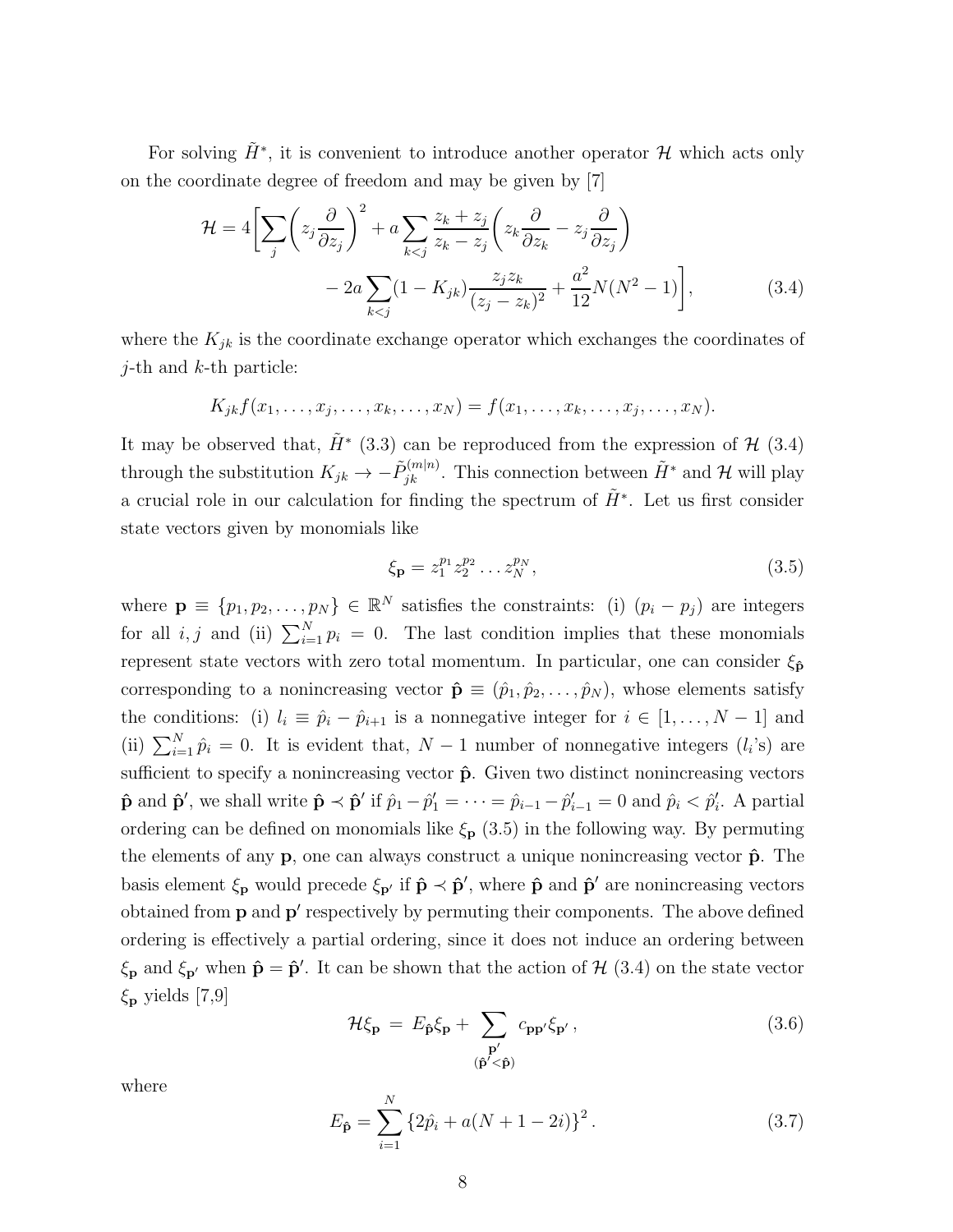Thus it is clear that, if one constructs a Hilbert space through basis vectors of the form  $(3.5)$  and partially order them in the above mentioned way, then  $\mathcal{H}$  will act as a triangular matrix on this space.

Next we want to construct another partially ordered Hilbert space, on which  $\tilde{H}^*$ (3.3) can be represented as a triangular matrix. To this end, we define a set of permutation operators as  $\Pi_{jk}^{(m|n)} = \tilde{P}_{jk}^{(m|n)} K_{jk}$ . Since both  $\tilde{P}_{jk}^{(m|n)}$  and  $K_{jk}$  satisfy an algebra of the form (2.4), while acting on the spin and coordinate spaces respectively, the newly defined operator  $\Pi_{jk}^{(m|n)}$  also yields a representation of the same permutation algebra on the direct product of coordinate and spin spaces. Hence, by using this representation of permutation algebra, we can construct a 'generalized' antisymmetric projection operator  $\Lambda^{(m|n)}$  satisfying the relation

$$
\Pi_{jk}^{(m|n)} \Lambda^{(m|n)} = \Lambda^{(m|n)} \Pi_{jk}^{(m|n)} = -\Lambda^{(m|n)}, \tag{3.8}
$$

or, equivalently,  $\tilde{P}_{jk}^{(m|n)} \Lambda^{(m|n)} = -K_{jk} \Lambda^{(m|n)}$  [16,17]. Even though  $\Lambda^{(m|n)}$  can be expressed as a function of  $\Pi_{jk}^{(m|n)}$ , explicit form of this projection operator is not necessary for our present purpose. However it may be noted that, since both  $K_{jk}$  and  $\tilde{P}_{ik}^{(m|n)}$ jk commute with  $\mathcal{H}$  (3.4),  $\Lambda^{(m|n)}$  also satisfies the relation

$$
[\mathcal{H}, \Lambda^{(m|n)}] = 0. \tag{3.9}
$$

With the help of projection operator  $\Lambda^{(m|n)}$ , we define a state vector on the direct product of coordinate and spin spaces as

$$
\phi_{\mathbf{p}}^{\alpha} \equiv \phi_{p_1...p_N}^{\alpha_1...\alpha_N} = \Lambda^{(m|n)} \{ \xi_{\mathbf{p}} | \alpha_1 \dots \alpha_N \} \}.
$$
\n(3.10)

Using eqns.  $(3.8)$  and  $(2.6)$  it can be shown that

$$
\phi_{p_1\ldots p_j\ldots p_k\ldots p_N}^{\alpha_1\ldots\alpha_j\ldots\alpha_k\ldots\alpha_N} = -\Lambda^{(m|n)} K_{jk} \tilde{P}_{jk}^{(m|n)} \{z_1^{p_1}\ldots z_j^{p_j}\ldots z_k^{p_k}\ldots z_N^{p_N} | \alpha_1\ldots\alpha_j\ldots\alpha_k\ldots\alpha_N \} \}
$$
\n
$$
= -e^{i\Phi(\alpha_j,\ldots,\alpha_k)} \Lambda^{(m|n)} \{z_1^{p_1}\ldots z_j^{p_k}\ldots z_k^{p_j}\ldots z_N^{p_N} | \alpha_1\ldots\alpha_k\ldots\alpha_j\ldots\alpha_N \} \}
$$
\n
$$
= -e^{i\Phi(\alpha_j,\ldots,\alpha_k)} \phi_{p_1\ldots p_k\ldots p_j\ldots p_N}^{\alpha_1\ldots\alpha_k\ldots\alpha_j\ldots\alpha_N} . \tag{3.11}
$$

By repeatedly using the above equation we find that

$$
\phi_{\mathbf{p}}^{\mathbf{\alpha}} = \epsilon(\mathbf{\alpha}, \mathbf{p}) \, \phi_{\hat{\mathbf{p}}}^{\mathbf{\alpha'}},\tag{3.12}
$$

where  $\epsilon(\alpha, \mathbf{p}) = \pm 1$ ,  $\hat{\mathbf{p}}$  is the nonincreasing vector corresponding to  $\mathbf{p}$  and  $\alpha'$  is a spin vector which is obtained by permuting the components of  $\alpha$ . Hence, all state vectors of the form  $(3.10)$  can be obtained by choosing **p** from the set of nonincreasing vectors only.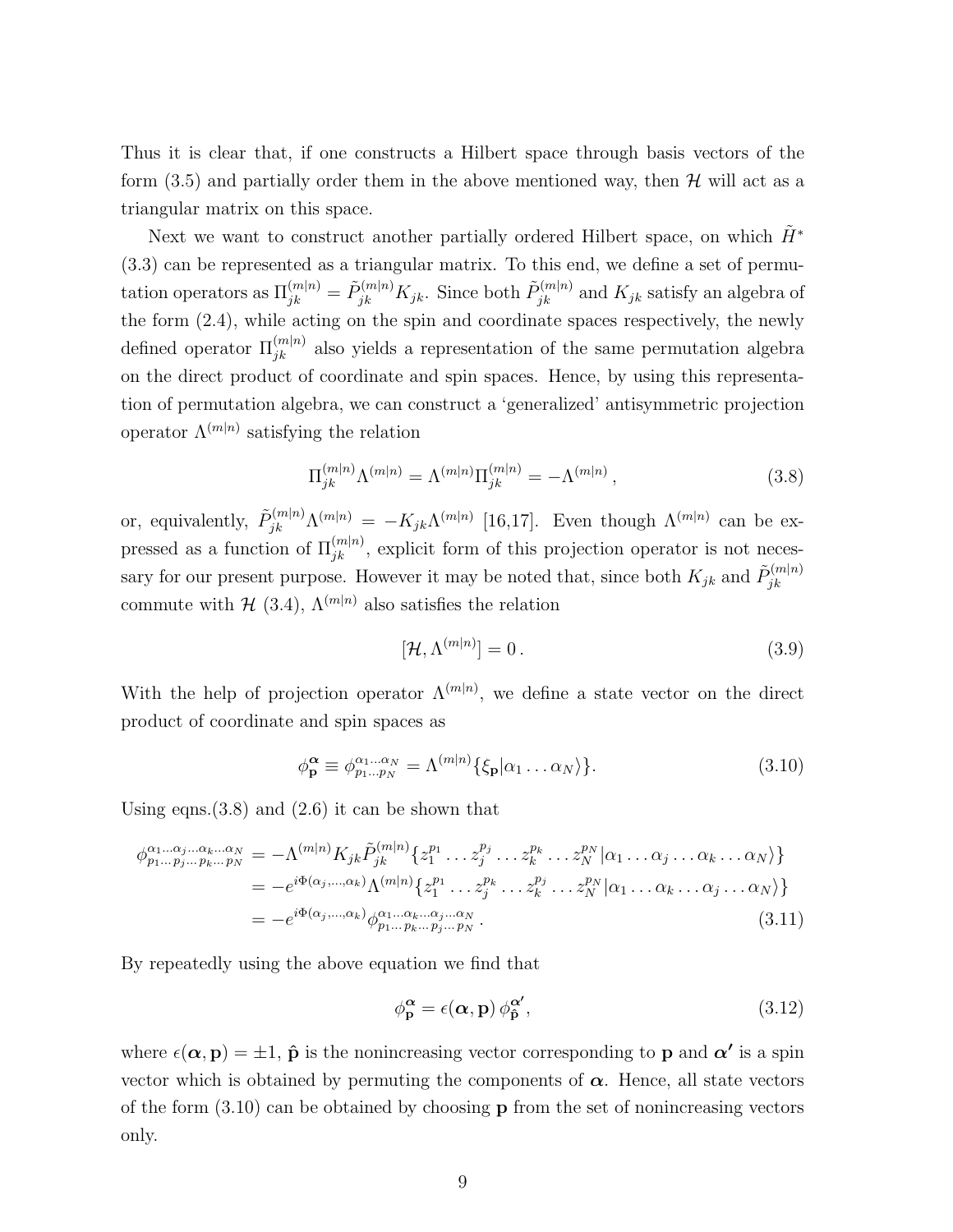Corresponding to any given nonincreasing vector  $\hat{p}$ , one can define a vector space as

$$
\mathbb{V}_{\hat{\mathbf{p}}} \equiv \langle \phi_{\hat{\mathbf{p}}}^{\alpha} \mid \alpha_1, \dots, \alpha_N \in [1, 2, \dots m + n] \rangle. \tag{3.13}
$$

It is important to note that, different values of  $\alpha$  may lead to the same  $\phi_{\hat{p}}^{\alpha}$  which is a basis element of  $\mathbb{V}_{\hat{\mathbf{p}}}$ . To see this thing in a simple way, let us take a nonincreasing sequence  $\hat{\mathbf{p}}$  satisfying the condition  $\hat{p}_i = \hat{p}_j = \hat{p}$  (say). For this special case, eqn.(3.11) reduces to

$$
\phi^{\alpha_1...\alpha_i...\alpha_j...\alpha_N}_{\hat{p}_1...\hat{p}_\dots\hat{p}_\dots\hat{p}_N} = -e^{i\Phi(\alpha_i,...,\alpha_j)} \phi^{\alpha_1...\alpha_j...\alpha_i...\alpha_N}_{\hat{p}_1...\hat{p}_\dots\hat{p}_N}.
$$
\n(3.14)

Clearly  $\phi_{\hat{n}_1...\hat{n}_m\hat{n}_m}^{\alpha_1...\alpha_i...\alpha_j...\alpha_N}$  $\hat{\rho}_1...\hat{\alpha}_i...\hat{\alpha}_j...\hat{\alpha}_N \text{ and } \phi_{\hat{p}_1...\hat{p}_...\hat{p}_...}\hat{\rho}_N$  $\hat{p}_1...\hat{q}_1...\hat{p}_m\hat{p}_N$  represent the same state vector (up to a phase factor), although they correspond to different values of  $\alpha$ . For a given  $\phi_{\hat{\mathbf{n}}}^{\alpha}$  $\frac{\alpha}{\hat{p}},$  we say that two spin components of  $\alpha$  belong to the same 'sector' if the corresponding two components of  $\hat{\mathbf{p}}$  are equal to each other. For example, the spin components  $\alpha_i$  and  $\alpha_j$  appearing in the state  $\phi^{\alpha_1...\alpha_i...\alpha_i...\alpha_N}_{\hat{p}_1...\hat{p}_m\hat{p}_N}$  $\hat{p}_1...\hat{q}_1...\hat{q}_N \hat{p}_N$  belong to the same sector according to this convention. Since  $e^{i\Phi} = 1$ , for  $\alpha_i, \alpha_j \in [1, 2, \ldots, m]$ , it is clear from eqn.(3.14) that bosonic spins within the same sector obey 'fermionic statistics' after antisymmetrisation. In particular, two bosonic spins of same flavour can not coexist within a single sector. Similarly, since  $e^{i\Phi} = -1$  for  $\alpha_i, \alpha_j \in [m+1, m+2, \ldots, m+n]$ , one can find from eqn.(3.14) that fermionic spins within the same sector obey 'bosonic statistics' after antisymmetrisation. Therefore, any number of fermionic spins having the same flavour can be accommodated within a single sector.

Now we want to find out the dimensionality of the space  $\mathbb{V}_{\hat{p}}$ . For this purpose, it is useful to write  $\hat{p}$  in the form

$$
\hat{\mathbf{p}} \equiv (\overbrace{\rho_1, \dots, \rho_1}^{k_1}, \dots, \overbrace{\rho_i, \dots, \rho_i}^{k_i}, \dots, \overbrace{\rho_r, \dots, \rho_r}^{k_r}),
$$
\n(3.15)

where  $\rho_1 > \cdots > \rho_i > \cdots > \rho_r$ ,  $\sum_{i=1}^r k_i = N$ , and r is an integer which can take any value from 1 to N. It is obvious that  $\mathbf{k} \equiv \{k_1, \ldots, k_r\}$ , which belongs to the set  $\mathcal{P}_N$  of ordered partitions of N, may be treated as a function of  $\hat{\mathbf{p}}$ . For a given  $\phi_{\mathbf{\hat{n}}}^{\boldsymbol{\alpha}}$  $\hat{\mathbf{p}}$ , clearly the components of  $\alpha$  are separated into r different sectors where the *i*-th sector contains  $k_i$  number of spins. It is evident that the dimensionality of the space  $\mathbb{V}_{p}$  may be obtained by counting the number of independent ways one can distribute total N number of spins within  $r$  sectors. To this end, let us first try to find out the number of independent ways of filling up the *i*-th sector through  $j_1$  number of bosonic spins and  $j_2$  number of fermionic spins, where  $j_1 + j_2 = k_i$ . Using eqn.(3.14) we have already seen that, bosonic and fermionic spins within the same sector obey fermionic and bosonic statistics respectively. Therefore, we can pick up  $j_1$  number of bosonic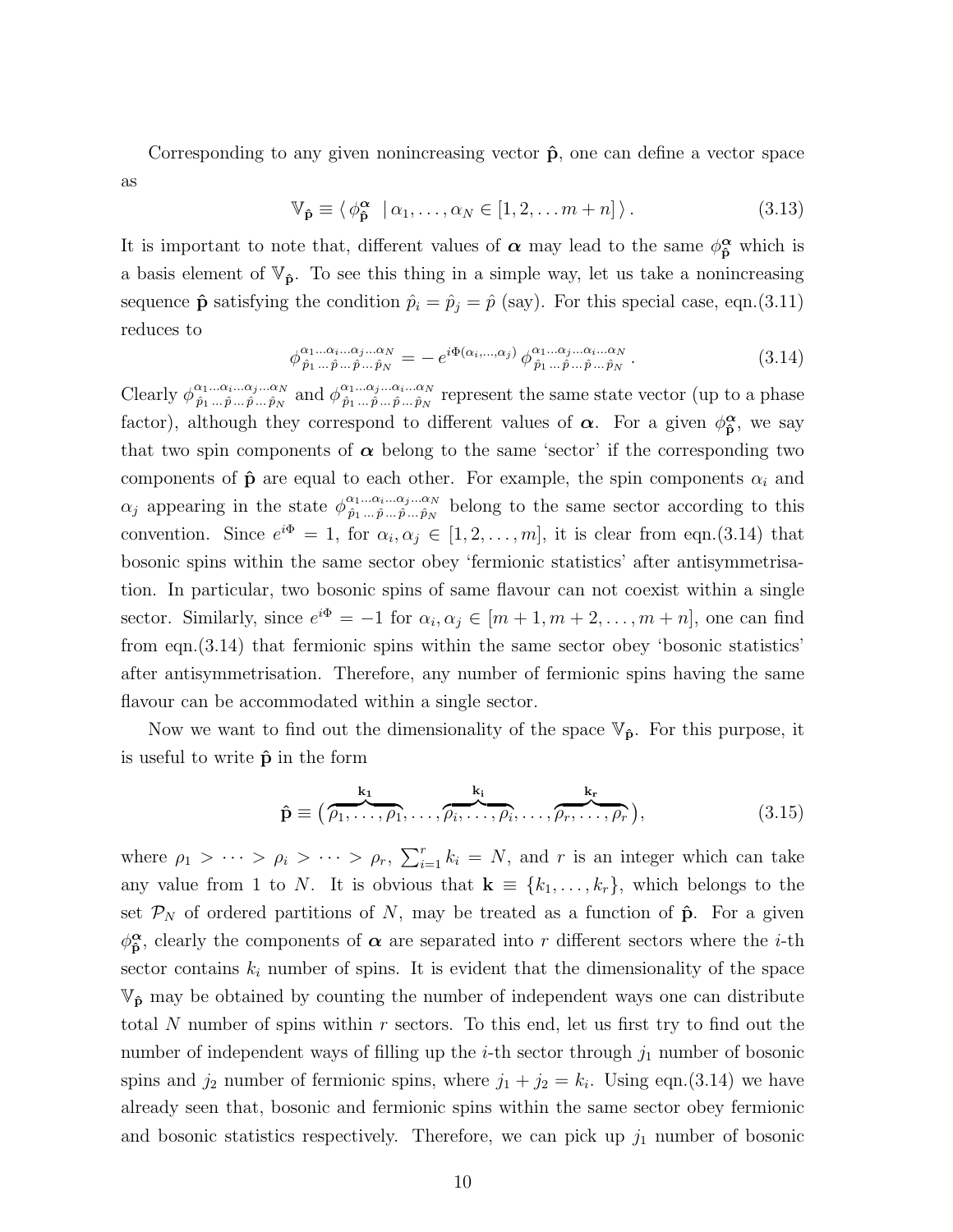spins from m different flavours in  ${}^mC_i$  different ways and  $j_2$  number of fermionic spins from *n* different flavours in  $j_2+n-1$ ,  $C_{j_2}$  ways, where  ${}^pC_l = \frac{p!}{l!(p-l)!}$  for  $l \leq p$  and  ${}^pC_l = 0$ for  $l > p$ . Thus the number of independent ways of filling up the *i*-th sector through  $j_1$  number of bosonic spins and  $j_2$  number of fermionic spins is given by

$$
~^mC_{j_1}~^{n+j_2-1}C_{j_2}\,.
$$

Summing up these numbers for all possible values of  $j_1$  and  $j_2$ , we obtain the total number of independent ways of filling up the *i*-th sector through  $k_i$  number of spins as

$$
d^{(m|n)}(k_i) = \sum_{j_1=0}^{k_i} {mC_{j_1}^{n+k_i-j_1-1}C_{k_i-j_1} \choose \min(m,k_i)} \newline = \sum_{j_1=0}^{\min(m,k_i)} \frac{m! (n+k_i-j_1-1)!}{j_1! (m-j_1)! (n-1)! (k_i-j_1)!}.
$$
 (3.16)

Since two spins belonging to different sectors do not follow any exchange relation like  $(3.14)$ , the number of independent ways we can distribute total N number of spins within r different sectors is given by the product of all  $d^{(m|n)}(k_i)$ . Therefore, by using  $(3.16)$ , we finally obtain the dimension of  $\mathbb{V}_{\hat{p}}$  as

$$
d^{(m|n)}(\mathbf{k}) = \prod_{i=1}^{r} d^{(m|n)}(k_i) = \prod_{i=1}^{r} \left( \sum_{j=0}^{\min(m,k_i)} {}^{m}C_j {}^{n+k_i-j-1}C_{k_i-j} \right) . \tag{3.17}
$$

Even though this expression is derived by assuming that bosonic and fermionic spin degrees of freedom (i.e.,  $m$  and  $n$  respectively) take nonzero values, it is also possible to obtain the dimension of  $\mathbb{V}_{\hat{\mathbf{p}}}$  for the  $SU(n)$  fermionic case by putting  $m = 0$  in eqn.(3.17):

$$
d^{(0|n)}(\mathbf{k}) = \prod_{i=1}^{r} {}^{n+k_i-1}C_{k_i}.
$$
 (3.18)

Furthermore, by putting  $n = 0$  in eqn.(3.17), subsequently using the relation  ${}^pC_l = 0$ for  $l > p \ge 0$ , and also assuming that <sup>-1</sup>C<sub>0</sub> = 1, one can reproduce the dimension of  $\mathbb{V}_{\hat{\mathbf{p}}}$  for the  $SU(m)$  bosonic case [9] as

$$
d^{(m|0)}(\mathbf{k}) = \prod_{i=1}^{r} {}^{m}C_{k_i}.
$$
\n(3.19)

It is interesting to observe that, while  $d^{(m|0)}(\mathbf{k})$  (3.19) can take a nonzero value only if  $k_i \leq m$  for all i, both  $d^{(m|n)}(\mathbf{k})$  (3.17) and  $d^{(0|n)}(\mathbf{k})$  (3.18) take nonzero values for any  $\mathbf{k} \in \mathcal{P}_N$ . Consequently,  $\mathbb{V}_{\hat{\mathbf{p}}}$  will represent a nontrivial vector space for the  $SU(m)$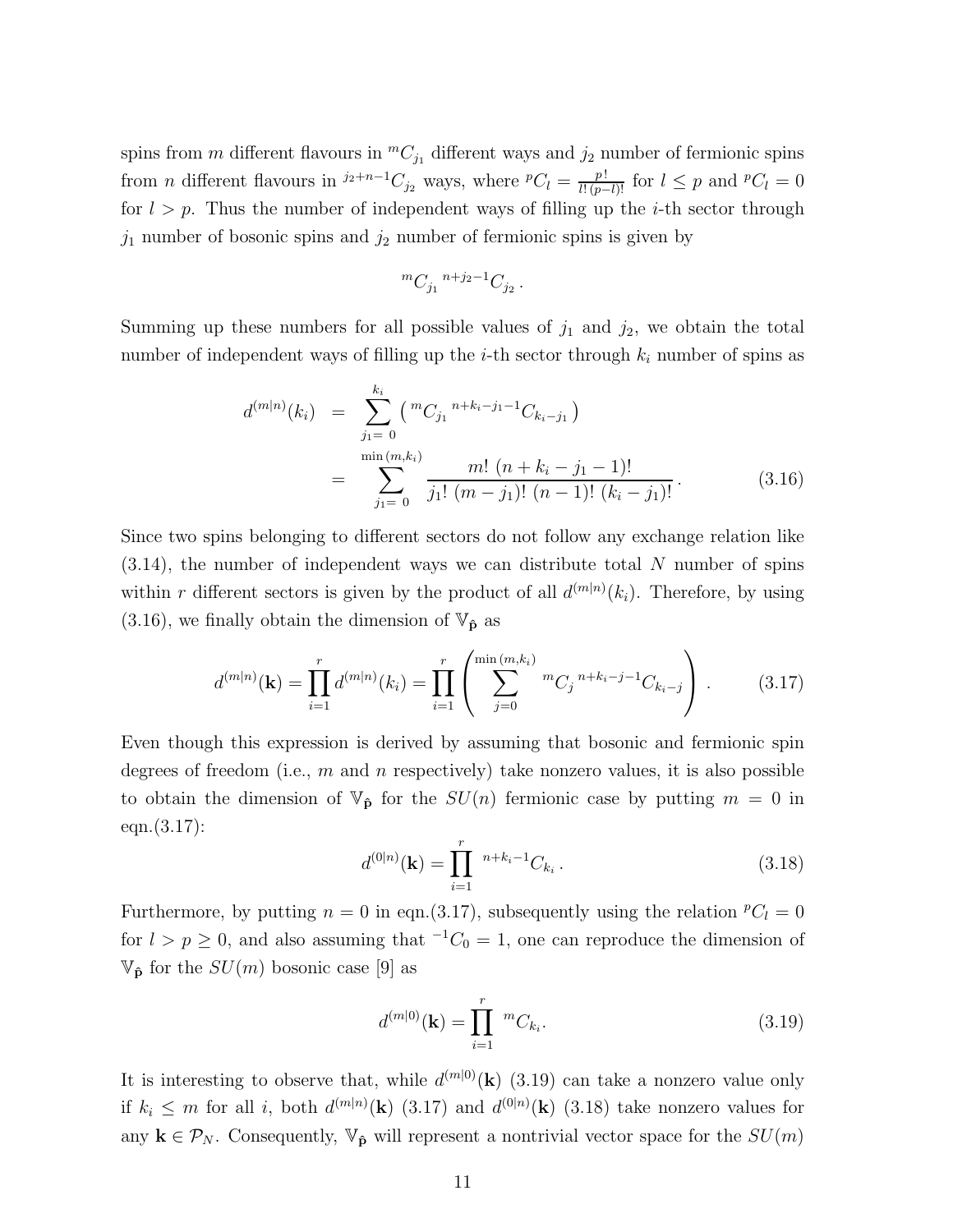bosonic case only if at most m components of  $\hat{p}$  take the same value. On the other hand,  $\mathbb{V}_{\hat{\mathbf{p}}}$  will represent a nontrivial vector space for all possible values of  $\hat{\mathbf{p}}$  when at least one fermionic spin degrees of freedom is present.

The Hilbert space associated with  $\tilde{H}^*$  (3.3) may now be defined by taking the direct sum of  $\mathbb{V}_{\hat{\mathbf{p}}}$  (3.13) for all allowed values of  $\hat{\mathbf{p}}$ :

$$
\mathbb{V} = \underset{\hat{\mathbf{p}}}{\oplus} \mathbb{V}_{\hat{\mathbf{p}}} \,. \tag{3.20}
$$

We define a partial ordering in this Hilbert space by saying that the basis element  $\phi_{\hat{\mathbf{n}}}^{\alpha}$ ˆp precedes  $\phi_{\hat{\mathbf{n}}'}^{\alpha'}$  $\hat{\mathbf{p}}'$  if  $\hat{\mathbf{p}} \prec \hat{\mathbf{p}}'$ . By consecutively applying the relations (3.10), (3.8), (3.9),  $(3.6)$  and  $(3.12)$ , it is easy to check that

$$
\tilde{H}^*(\phi_{\tilde{\mathbf{p}}}^{\alpha}) = \Lambda^{(m|n)} \mathcal{H} \xi_{\hat{\mathbf{p}}} |\alpha_1 \dots \alpha_N\rangle
$$
\n
$$
= \Lambda^{(m|n)} \left( E_{\hat{\mathbf{p}}} \xi_{\hat{\mathbf{p}}} + \sum_{\begin{subarray}{c} \mathbf{p}' \\ (\hat{\mathbf{p}}' < \hat{\mathbf{p}}) \end{subarray}} c_{\hat{\mathbf{p}}\mathbf{p}'} \xi_{\mathbf{p}'} \right) |\alpha_1 \dots \alpha_N\rangle
$$
\n
$$
= E_{\hat{\mathbf{p}}} \phi_{\hat{\mathbf{p}}}^{\alpha} + \sum_{\begin{subarray}{c} \mathbf{p}' \\ (\hat{\mathbf{p}}' < \hat{\mathbf{p}}) \end{subarray}} \epsilon(\alpha, \mathbf{p}') c_{\hat{\mathbf{p}}\mathbf{p}'} \phi_{\hat{\mathbf{p}}}^{\alpha'}.
$$
\n(3.21)

Hence  $\tilde{H}^*$  is represented as a triangular matrix on V. Diagonal elements of this triangular matrix yield the eigenvalues of  $\tilde{H}^*$  as

$$
E^*(\hat{\mathbf{p}}, \alpha) \equiv E_{\hat{\mathbf{p}}} = \sum_{i=1}^N \left\{ 2\hat{p}_i + a(N+1-2i) \right\}^2.
$$
 (3.22)

Consequently, the eigenvalues of spin CS Hamiltonian  $H^*$  (2.10) are also given by  $E^{\ast}(\hat{\mathbf{p}}, \alpha)$  in the above equation.

Since  $E^{\ast}(\hat{\mathbf{p}}, \alpha)$  in eqn.(3.22) does not really depend on the spin vector  $\alpha$ , the number of degenerate energy eigenstates associated with the quantum number  $\hat{p}$  would coincide with the dimension of the space  $\mathbb{V}_{\hat{\mathbf{p}}}$ . Thus the degeneracy factor of the energy eigenvalue  $E^*(\hat{\mathbf{p}}, \alpha)$  corresponding to the quantum number  $\hat{\mathbf{p}}$  is given by  $d^{(m|n)}(\mathbf{k})$  appearing in eqn.(3.17). We have already seen that, in contrast to the pure bosonic case,  $d^{(m|n)}(\mathbf{k})$ takes nonzero values for all possible  $\mathbf{k} \in \mathcal{P}_N$  when at least one fermionic spin degrees of freedom is present. Consequently, the presence of fermionic spin degrees of freedom in  $H^*$  (2.10) would lead to a spectrum with many additional energy levels in comparison with the spectrum of bosonic spin CS model.

Finally let us briefly comment about the known spectrum of spinless CS Hamiltonian  $H_0$  (2.12) [19]. Using the fact that the eigenfunctions of  $H_0$  can be written in a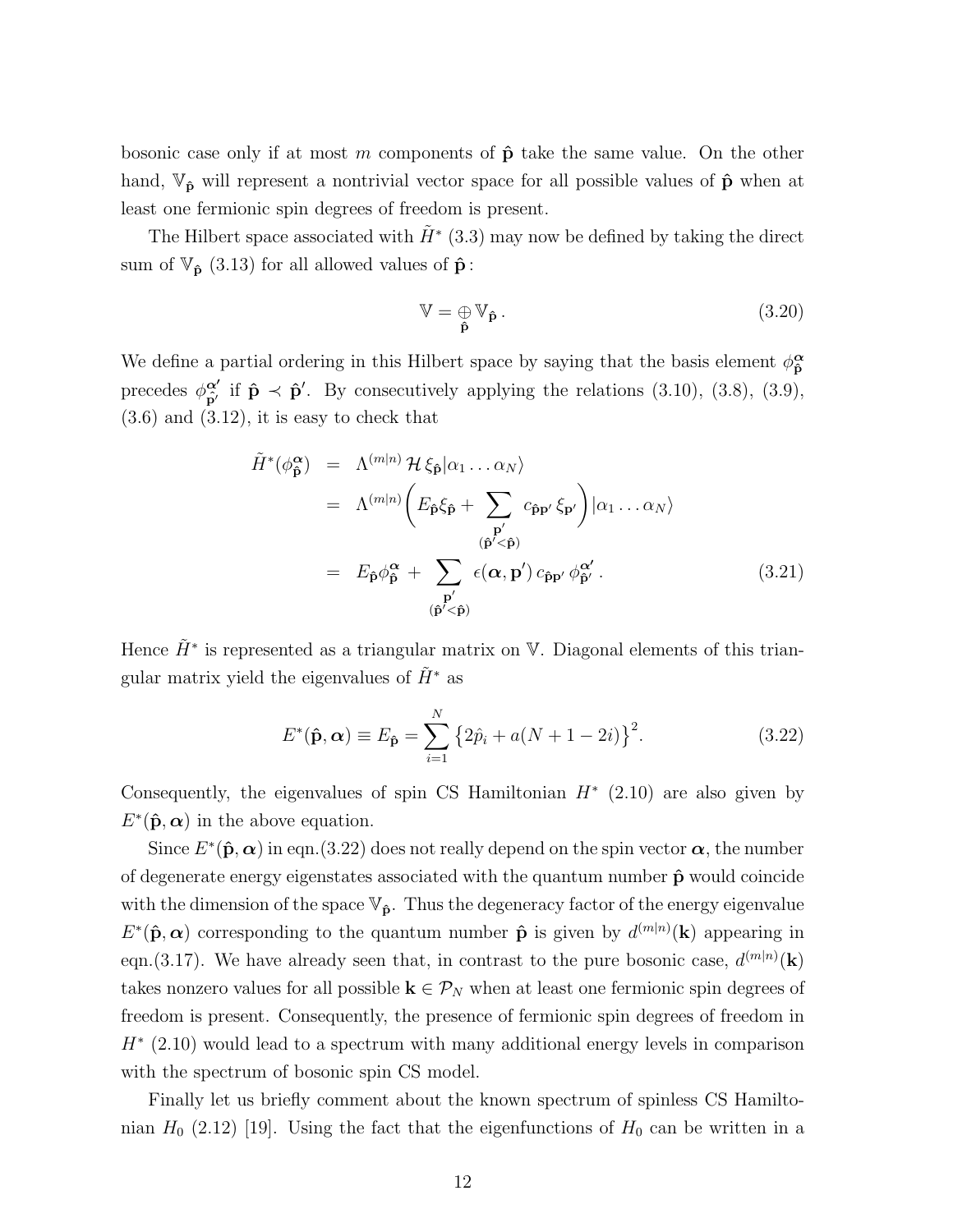factorised form like  $\psi_0 = \Gamma^a \phi_0(x_1, \dots, x_N)$ , it is possible to transform  $H_0$  into  $H_0$  as

$$
H_0\psi_0=\Gamma^a\tilde{H}_0\phi_0\,,
$$

where  $H_0$  can be obtained from  $H(3.4)$  through the substitution  $K_{ij} \rightarrow 1$ . For constructing the Hilbert space associated with  $H_0$ , one may consider elements like  $\phi_{\mathbf{p}} \equiv \Lambda_0(\xi_{\mathbf{p}})$ , where  $\Lambda_0$  is the symmetriser in the coordinate space:  $K_{jk}\Lambda_0 = \Lambda_0$ . Since  $\phi_{\bf p} = \phi_{\bf \hat{p}}$ , where  $\hat{\bf p}$  is the nonincreasing vector corresponding to **p**, the Hilbert space of  $\tilde{H}_0$  is defined through independent basis vectors  $\phi_{\bf \hat{p}}$  for all values of  $\bf \hat{p}$ . An ordering can be defined among these state vectors by saying that  $\phi_{\hat{\mathbf{p}}}$  precedes  $\phi_{\hat{\mathbf{p}}'}$  if  $\hat{\mathbf{p}} \prec \hat{\mathbf{p}}'$ . Using eqn.(3.6) it can be shown that,  $H_0$  acts as a triangular matrix on these completely ordered basis vectors and the eigenvalues of  $H_0$  are also given by  $E_{\hat{\mathbf{p}}}$  in eqn.(3.22). However, due to the absence of spin degrees of freedom, only one energy eigenstate is obtained corresponding to each quantum number  $\hat{p}$  in this case.

# 4 Partition function of  $SU(m|n)$  HS spin chain

By using the freezing trick we have seen that, the partition function of supersymmetric  $SU(m|n)$  HS spin chain can be obtained by dividing the partition function of spin CS model (2.10) at the strong coupling limit through that of the spinless CS model (2.12). To execute this programme, let us first briefly recapitulate the calculation for the partition function of spinless CS model (2.12) at  $a \to \infty$  limit [9]. It should be noted that, the eigenvalues in eqn.  $(3.22)$  can be expanded in powers of a as

$$
E^*(\hat{\mathbf{p}}, \alpha) \equiv E(\hat{\mathbf{p}}) = a^2 E_0 + 4a \sum_{i=1}^N (N + 1 - 2i)\hat{p}_i + O(1), \tag{4.1}
$$

where  $E_0 = \frac{1}{3}N(N^2 - 1)$ . Since  $E_0$  does not depend on  $\hat{\mathbf{p}}$  or  $\alpha$ , the effect of this  $E_0$ will be manifested as the same overall multiplicative factor in the partition functions of spin CS model and its spinless counterpart. Hence, by dropping the first term in eqn.(4.1), and neglecting the  $O(1)$  term in the limit  $a \to \infty$ , one can write down the partition function of spinless CS model (2.12) as

$$
Z_0(4aT) \simeq \sum_{\hat{\mathbf{p}}} q^{\sum_i \hat{p}_i(N+1-2i)}, \qquad (4.2)
$$

where  $q = e^{-1/(k_B T)}$ . Using  $N - 1$  number of nonnegative integers  $(l_i)$  which uniquely determine  $\hat{\mathbf{p}}$ , one can further simplify this partition function as [9]

$$
Z_0(4aT) \simeq \sum_{l_1,\dots,l_{N-1}\geq 0} \prod_{j=1}^{N-1} q^{j(N-j)l_j} = \prod_{j=1}^{N-1} \frac{1}{1 - q^{j(N-j)}}.
$$
 (4.3)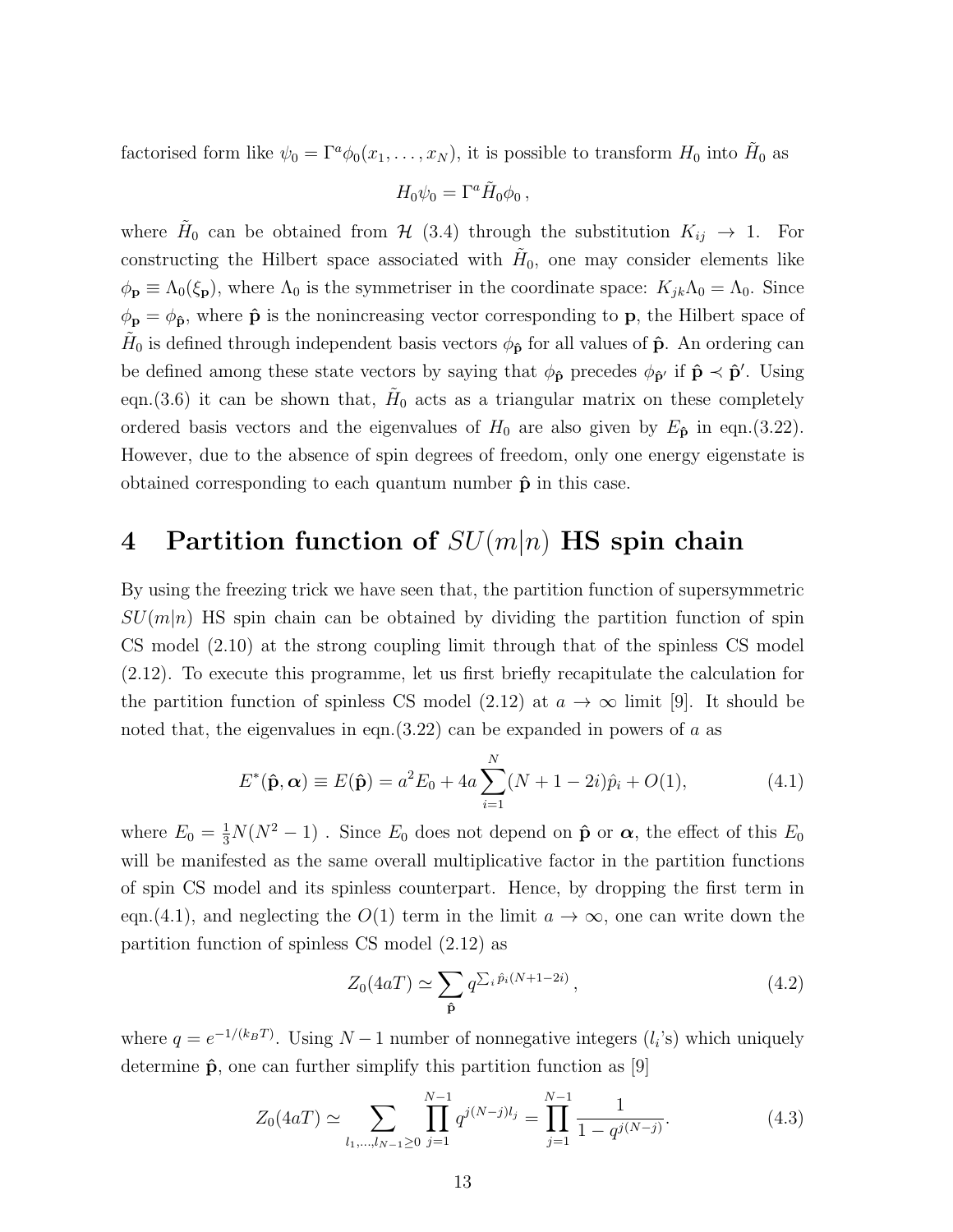Next, we want to calculate the partition function of spin CS Hamiltonian (2.10) at  $a \to \infty$  limit. Dropping again the first term as well as  $O(1)$  term from the right hand side of expansion (4.1), and expressing the nonincreasing vector  $\hat{\mathbf{p}}$  through eqn.(3.15),  $E^*(\hat{\mathbf{p}}, \boldsymbol{\alpha})$  can be written as

$$
E^*(\hat{\mathbf{p}}, \alpha) \simeq 4a \sum_{i=1}^r \rho_i \sum_{j=K_{i-1}+1}^{K_i} (N+1-2j), \qquad (4.4)
$$

where  $K_i = \sum_{j=1}^i k_j$  denote the partial sums corresponding to the partition  $\mathbf{k} \in \mathcal{P}_N$ and  $K_0 = 0$ . Using a set of variables like  $\nu_j \equiv \rho_j - \rho_{j+1}$  for  $j \in [1, \ldots, r-1]$  (since  $\rho_j > \rho_{j+1}$ , all  $\nu_j$ 's are positive integers), one can express the energy eigenvalue in eqn. $(4.4)$  as

$$
E^*(\hat{\mathbf{p}}, \alpha) \simeq 4a \sum_{j=1}^{r-1} \nu_j N_j,
$$
\n(4.5)

where  $N_j = K_j (N - K_j)$ . It may be noted that, due to the condition  $\sum_{i=1}^{N} \hat{p}_i = 0$ , r – 1 number of  $\nu_j$ 's uniquely determine the nonincreasing vector  $\hat{\mathbf{p}}$  in eqn.(3.15). Consequently, the single sum  $\sum_{\hat{p}}$  can be replaced by the double sum  $\sum_{k \in \mathcal{P}_N} \sum_{\nu_1, ..., \nu_{r-1} > 0}$ in the expression of the partition function. By using the eigenvalue relation (4.5) and the corresponding degeneracy factor  $d^{(m|n)}(\mathbf{k})$  (3.17), we obtain the partition function of spin CS Hamiltonian (2.10) at  $a \to \infty$  limit as

$$
Z^*(4aT) \simeq \sum_{\hat{\mathbf{p}}} d^{(m|n)}(\mathbf{k}) \prod_{j=1}^{r-1} q^{N_j \nu_j}
$$
  
\n
$$
= \sum_{\mathbf{k} \in \mathcal{P}_N} d^{(m|n)}(\mathbf{k}) \sum_{\nu_1, ..., \nu_{r-1} > 0} \prod_{j=1}^{r-1} q^{N_j \nu_j}
$$
  
\n
$$
= \sum_{\mathbf{k} \in \mathcal{P}_N} d^{(m|n)}(\mathbf{k}) \prod_{j=1}^{r-1} \frac{q^{N_j}}{1 - q^{N_j}}.
$$
 (4.6)

Using eqns. (2.14), (4.3) and (4.6), we finally obtain the partition function of  $SU(m|n)$ HS spin chain as

$$
Z^{(m|n)}(T) = \prod_{l=1}^{N-1} (1 - q^{l(N-l)}) \sum_{\mathbf{k} \in \mathcal{P}_N} d^{(m|n)}(\mathbf{k}) \prod_{j=1}^{r-1} \frac{q^{N_j}}{(1 - q^{N_j})}.
$$
 (4.7)

Since the partial sums  $K_1, K_2, \ldots, K_{r-1}$  associated with **k** are natural numbers obeying  $1 \leq K_1 < \cdots < K_{r-1} \leq N-1$ , one can define their complements  $(K_i')$  as elements of the set:  $\{1, ..., N-1\} - \{K_1, ..., K_{r-1}\}$ , which satisfy the ordering  $K'_1 < \cdots < K'_{N-r}$ .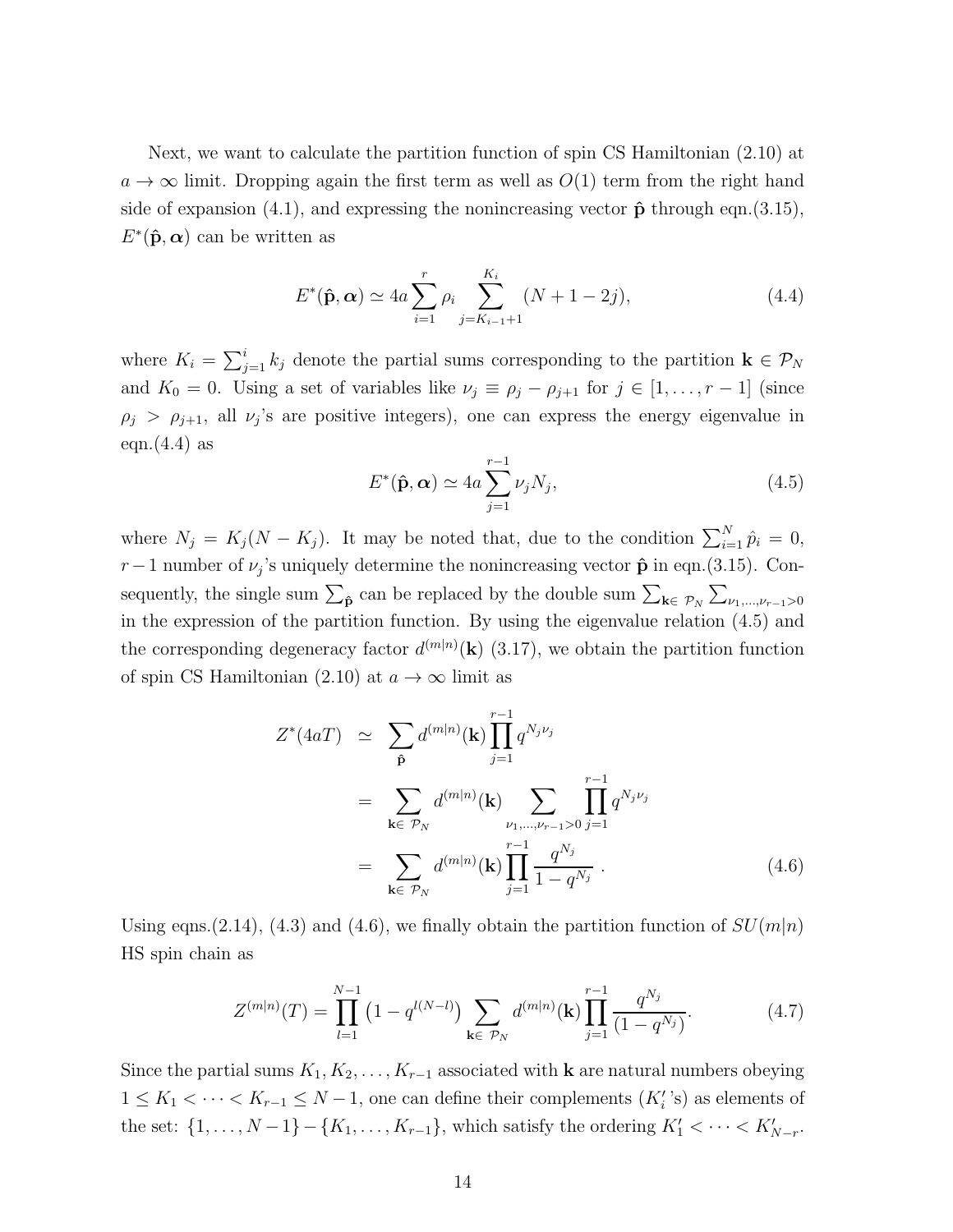Hence one can rearrange the product  $\prod_{l=1}^{N-1} (1 - q^{l(N-l)})$  into two terms as [9]

$$
\prod_{l=1}^{N-1} (1 - q^{l(N-l)}) = \prod_{j=1}^{r-1} (1 - q^{N_j}) \prod_{i=1}^{N-r} (1 - q^{N'_i}),
$$
\n(4.8)

where  $N'_{i} = K'_{i}(N - K'_{i})$ . By substituting this relation to eqn.(4.7), we get a simplified expression for the partition function of  $SU(m|n)$  HS model as

$$
Z^{(m|n)}(T) = \sum_{\mathbf{k} \in \mathcal{P}_N} d^{(m|n)}(\mathbf{k}) \ q^{j=1} \prod_{i=1}^{r-1} (1 - q^{N'_i}). \tag{4.9}
$$

We have already seen that, both  $d^{(m|n)}(\mathbf{k})$  (3.17) and  $d^{(0|n)}(\mathbf{k})$  (3.18) take nonzero values for any  $k \in \mathcal{P}_N$ . Consequently, in contrast to the restricted choice of k for the case of bosonic spin chain [9], all possible  $k \in \mathcal{P}_N$  will contribute to the partition function (4.9) in the case of supersymmetric as well as fermionic HS spin chain.

It is well known that the spectrum of bosonic  $SU(m)$  HS spin chain (1.1) containing N number of lattice sites can be obtained from motifs like  $\delta \equiv (0, \delta_1, \ldots, \delta_{N-1}, 0)$ , where each  $\delta_j$  is either 0 or 1 [6-8]. The form of these motifs and corresponding eigenvalues can be reproduced by using the partition function of bosonic  $SU(m)$  HS spin chain [9]. Now we want to explore how the motifs associated with  $SU(m|n)$  supersymmetric HS spin chain emerge naturally from the expression of partition function (4.9). To this end, we define a motif corresponding to the partition  $\bf{k}$  by using the following rule:  $\delta_j = 0$  if j coincides with one of the partial sums  $K_i$  and  $\delta_j = 1$  otherwise. Furthermore, it is assumed that the lowest power of q in eqn.(4.9) for the partition **k** gives the energy eigenvalue  $E(\delta)$  of the above motif  $\delta$ . In this way we obtain the energy levels of  $SU(m|n)$  supersymmetric HS spin chain as

$$
E(\delta) = \sum_{i=1}^{r-1} N_i = \frac{N(N^2 - 1)}{6} + \sum_{j=1}^{N-1} \delta_j \ j(j - N), \tag{4.10}
$$

which apparently coincides with that of the bosonic HS spin chain. However it should be observed that, for the case of  $SU(m)$  spin chain, only those **k** would contribute in the partition function for which  $K_j - K_{j-1} = k_j \leq m$  [9]. This leads to a selection rule which prohibits the occurrence of  $m$  or more consecutive 1's within the corresponding motifs. On the other hand, since all  $\mathbf{k} \in \mathcal{P}_{\mathbf{N}}$  contribute to the partition function (4.9) of supersymmetric HS spin chain, it is possible to place any number of consecutive 1's or 0's within a motif  $\delta$ . Consequently, the selection rule occurring in the bosonic case is lifted for the case of supersymmetric HS spin chain and many extra energy levels appear in the corresponding spectrum. This absence of selection rule in the spectrum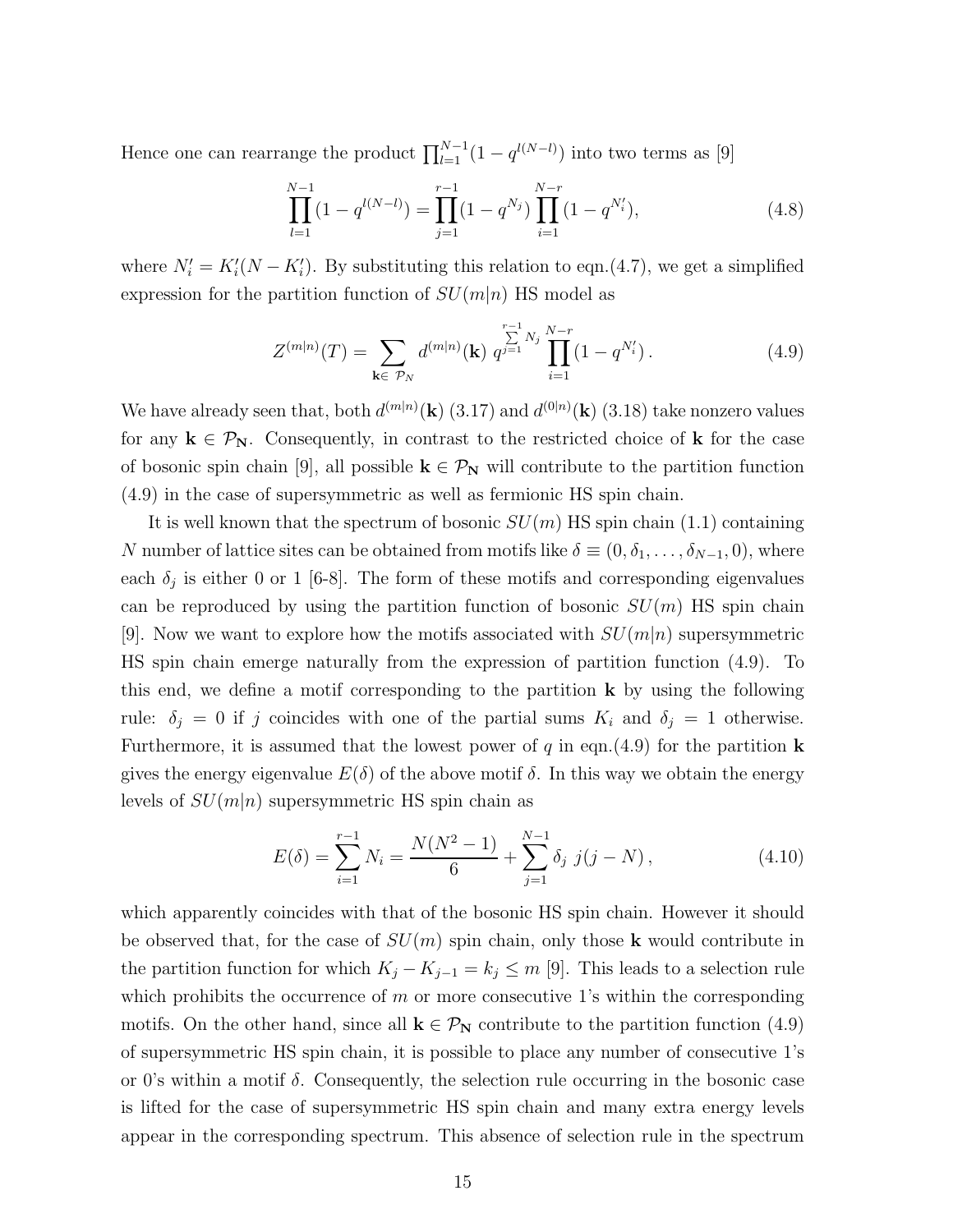of supersymmetric HS spin chain was previously observed by Haldane on the basis of numerical calculations [3]. By using the expression of  $E(\delta)$  in eqn.(4.10), we can easily evaluate the maximum and minimum energy eigenvalues of this system. From the expression of  $E(\delta)$  it is evident that, the motif  $\delta \equiv (0,0,\ldots,0,0)$  would correspond to the maximum energy  $E_{max} = \frac{N(N^2-1)}{6}$  $\frac{(-1)^{2}-1}{6}$ . Similarly for the motif  $\delta \equiv (0,1,\ldots,1,0),$ we obtain the minimum energy of the system as  $E_{min} = \frac{N(N^2-1)}{6} + \sum_{j=1}^{N-1} j(j-N) =$ 0. It is interesting to note that these maximum and minimum energy eigenvalues of  $SU(m|n)$  supersymmetric HS spin chain do not depend on the values of m and n. Moreover, the lifting of the selection rule is responsible for the zero minimum energy of supersymmetric HS spin chain.

Using Mathematica we find that, for a wide range of values of  $m$ ,  $n$  and  $N$ , the partition function (4.9) of  $SU(m|n)$  HS model satisfies a duality relation of the form

$$
Z^{(m|n)}(q) = q^{\frac{N(N^2-1)}{6}} Z^{(n|m)}(q^{-1}).
$$
\n(4.11)

.

This result motivates us to conjecture that the above duality relation, involving the interchange of bosonic and fermionic spin degrees of freedom, is valid for all possible values of m, n and N. It may be noted that, for the particular case  $n = 0$ , eqn.(4.11) relates the partition function of  $SU(m)$  bosonic HS spin chain to that of  $SU(m)$  fermionic spin chain. By applying the relation  $\tilde{P}_{jk}^{(m|0)} = -\tilde{P}_{jk}^{(0|m)}$  and the summation formula  $\sum_{1 \leq j < k \leq N}$  $\frac{1}{\sin^2(\xi_j-\xi_k)} = \frac{N(N^2-1)}{6}$  $\frac{(-1)}{6}$  [9,20], we find that the Hamiltonians of bosonic and fermionic spin chains are connected as

$$
H^{(m|0)} = \frac{N(N^2 - 1)}{6} - H^{(0|m)}
$$

Using the above relation along with the definition of partition function given by  $Z^{(m|n)}(q) = tr[q^{H^{(m|n)}}]$ , one can easily prove eqn.(4.11) for the particular case  $n = 0$ . It would be interesting to explore whether eqn.(4.11) can be also proved for the general case by establishing some relation between  $\tilde{P}_{jk}^{(m|n)}$  and  $\tilde{P}_{jk}^{(n|m)}$ . Comparing the coefficients of same power of  $q$  from both sides of eqn.(4.11), we find that the energy levels of  $SU(n|m)$  spin chain can be obtained from those of  $SU(m|n)$  spin chain through the transformation  $E_i \to \frac{N(N^2-1)}{6} - E_i$  and also get the relation

$$
\mathcal{D}^{(m|n)}(E_i) = \mathcal{D}^{(n|m)}\left(\frac{N(N^2-1)}{6} - E_i\right),
$$
\n(4.12)

where  $\mathcal{D}^{(m|n)}(E_i)$  denotes the degeneracy factor corresponding to energy  $E_i$  of  $SU(m|n)$ HS spin chain. Thus it is evident that, the spectrum of  $SU(n|m)$  spin chain can be obtained from that of  $SU(m|n)$  spin chain through an inversion and overall shift of all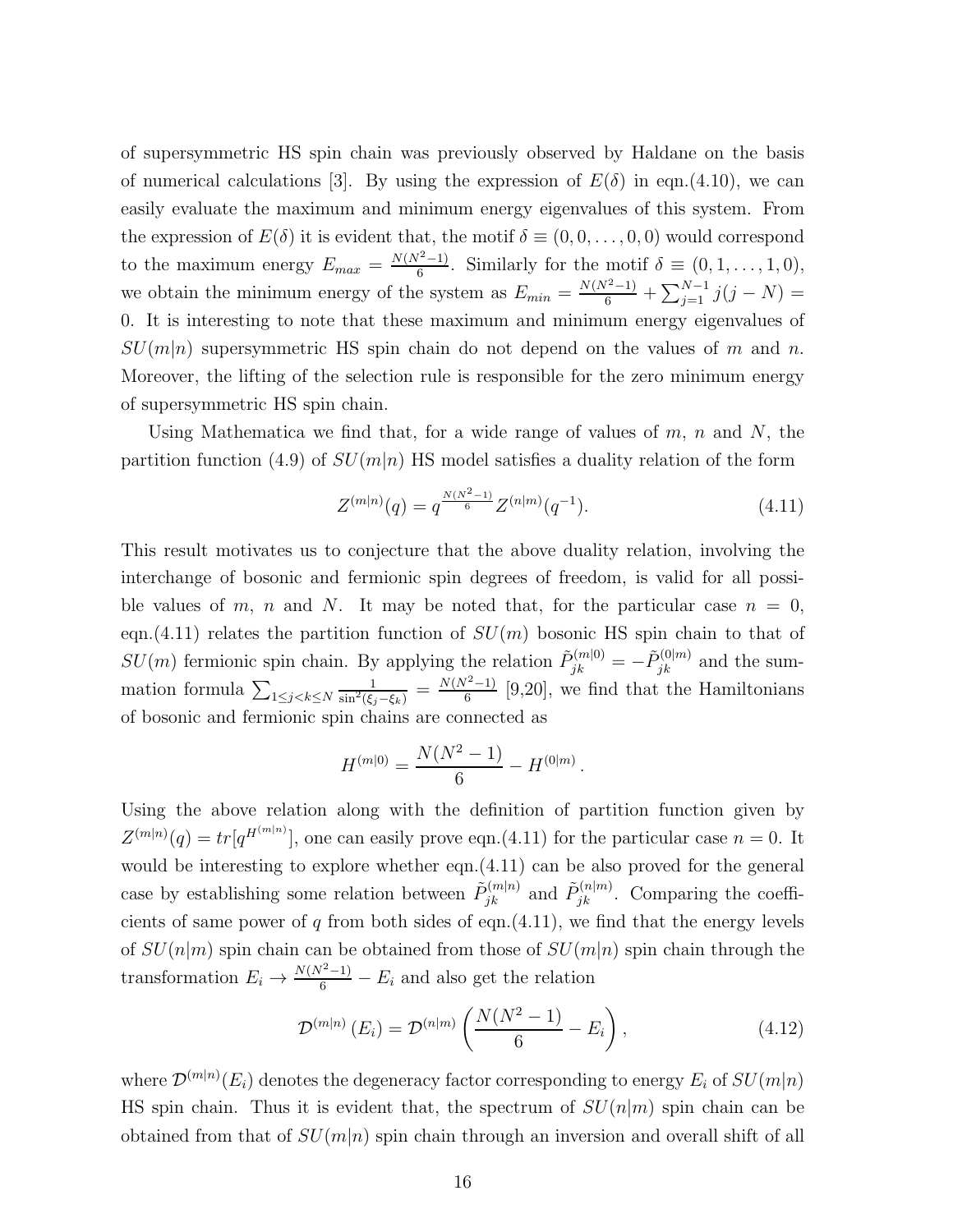energy levels. Such relation between the spectra of supersymmetric HS spin chains was empirically found by Haldane with the help of numerical analysis [3].

## 5 Spectral properties of  $SU(m|n)$  HS spin chain

In this section we shall explore some spectral properties of supersymmetric HS model by using its exact partition function  $Z^{(m|n)}(T)$  (4.9). It has been already mentioned that, calculation for the degeneracy factors associated with the energy eigenvalues of this spin chain becomes very cumbersome by using the motif representations for large values of N. However, with the help of a symbolic software package like Mathematica, it is possible to express the partition function  $(4.9)$  as a polynomial of q and explicitly find out the degeneracy factors of all energy levels for relatively large values of N. In this way, we can study properties like level density distribution and nearest-neighbour spacing (NNS) distribution for the spectrum of supersymmetric HS spin chain.

For the case of  $SU(m)$  bosonic spin chain, it has been found earlier that the continuous part of the energy level density obeys Gaussian distribution to a very high degree of accuracy for  $N \gg 1$  [9]. At present, our aim is to study the level density distribution in the spectrum of  $SU(m|n)$  supersymmetric HS spin chain and investigate whether it exhibits a similar behaviour. To begin with, let us consider the simplest case of  $SU(1|1)$  supersymmetric HS spin chain. In this case, the degeneracy factor in eqn.(3.17) reduces to a simple form given by  $d^{(1|1)}(\mathbf{k}) = 2^r$ . By substituting this degeneracy factor to eqn.(4.9), taking some specific value for the number of lattice sites like  $N = 15$  and using Mathematica, we express the partition function of  $SU(1|1)$ spin chain as a polynomial of q. The coefficient of  $q^{E_i}$  in such polynomial evidently gives the degeneracy factor  $\mathcal{D}^{(1|1)}(E_i)$  corresponding to the energy eigenvalue  $E_i$ , which we plot in Fig.1. This figure clearly indicates that the energy level distribution obey Gaussian approximation but with some local fluctuations. Similar behaviour of energy level distribution has been found by studying  $SU(m|n)$  HS spin chain with other values of  $m$ ,  $n$  and sufficiently large values of  $N$ .

From the above discussion it is apparent that, if we decompose the energy level density associated with  $SU(m|n)$  HS spin chain as a sum of continuous part and fluctuating part, the continuous part will obey Gaussian distribution for large values of N. This behaviour of the continuous part can be measured in a quantitative way by studying the cumulative level density [9], which eliminates the fluctuating part of the level density distribution. For the case of  $SU(m|n)$  HS spin chain, cumulative level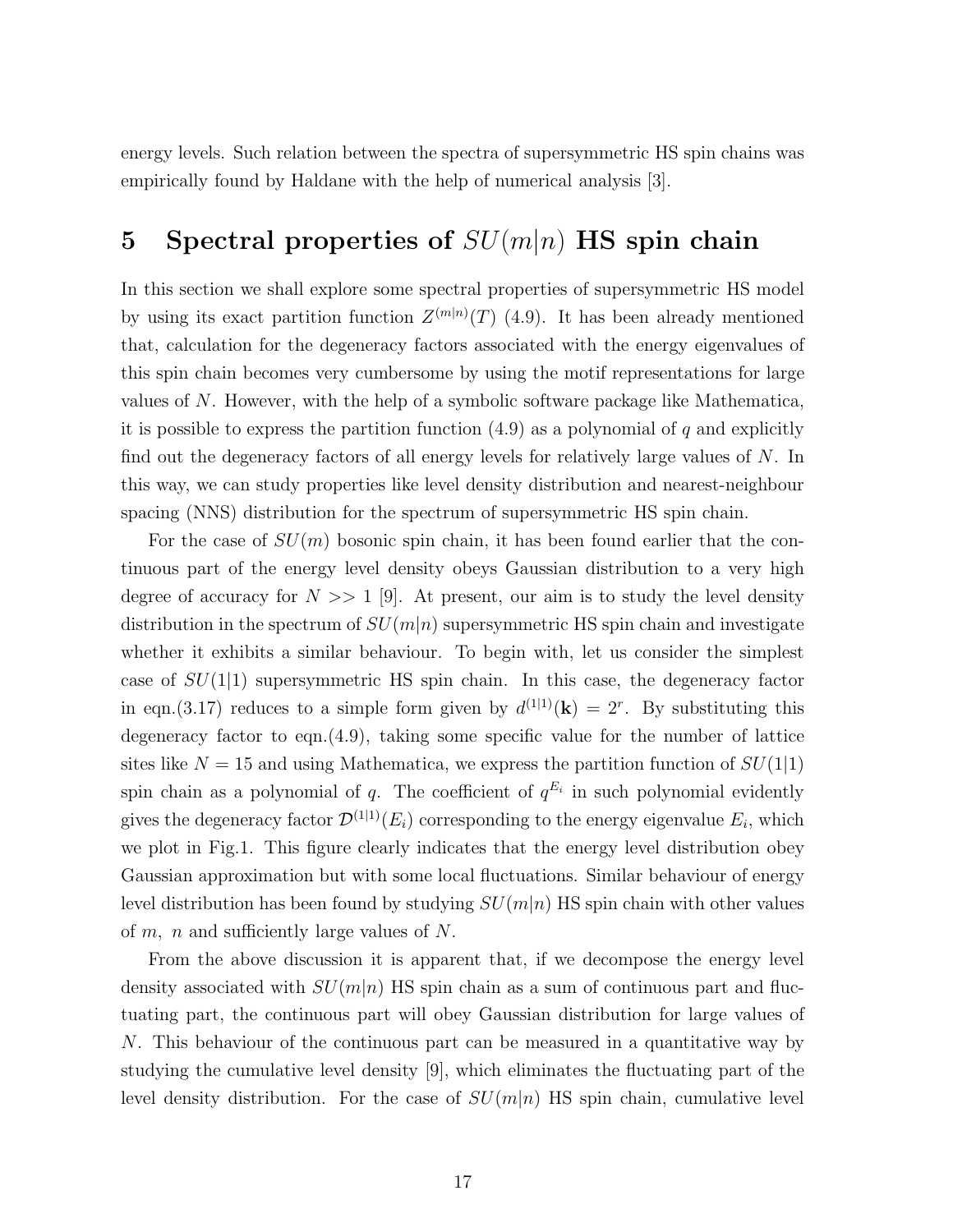density of the spectrum is defined as

$$
F(E) = \frac{1}{(m+n)^N} \sum_{E_i \le E} \mathcal{D}^{(m|n)}(E_i).
$$
 (5.1)

Obviously, this  $F(E)$  can also be obtained by expressing the exact partition function  $(4.9)$  as a polynomial of q. We want to check whether this  $F(E)$  agrees well with the error function given by

$$
G(E) = \frac{1}{2} \left[ 1 + erf\left(\frac{E - \mu}{\sqrt{2\sigma}}\right) \right],
$$
\n(5.2)

where  $\mu$  and  $\sigma$  are respectively the mean value and the standard deviation associated with the energy level density distribution. These parameters are related to the Hamiltonian  $H^{(m|n)}$  (2.9) as

$$
\mu = \frac{tr\left[H^{(m|n)}\right]}{(m+n)^N}, \qquad \sigma^2 = \frac{tr\left[(H^{(m|n)})^2\right]}{(m+n)^N} - \mu^2. \tag{5.3a, b}
$$

For the purpose of comparing  $F(E)$  with  $G(E)$ , it is necessary to express the parameters  $\mu$  and  $\sigma$  as some functions of m, n and N. To this end, we need the following trace formulas:

$$
tr\left[ (\tilde{P}_{ij}^{(m|n)})^2 \right] = tr\left[1\right] = s^N, \quad tr\left[ \tilde{P}_{ij}^{(m|n)} \right] = s^{N-2}t, \tag{5.4a, b}
$$

$$
tr\left[\tilde{P}_{ij}^{(m|n)}\tilde{P}_{il}^{(m|n)}\right] = tr\left[\tilde{P}_{ij}^{(m|n)}\tilde{P}_{jl}^{(m|n)}\right] = tr\left[\tilde{P}_{ij}^{(m|n)}\tilde{P}_{kj}^{(m|n)}\right] = s^{N-2},\tag{5.4c}
$$

$$
tr\left[\tilde{P}_{ij}^{(m|n)}\tilde{P}_{kl}^{(m|n)}\right] = s^{N-4}t^2,
$$
\n(5.4d)

where  $s = m + n$ ,  $t = m - n$  and  $i, j, k, l$  are all different indices. Derivation of these trace formulas is given in Appendix A of this article. For obtaining the functional form of  $\mu$  and  $\sigma$ , it is also required to evaluate summations like

$$
R_0 \equiv \sum_{i < j} \frac{1}{\sin^2(\xi_i - \xi_j)}, \quad R_1 \equiv \sum_{i < j} \frac{1}{\sin^4(\xi_i - \xi_j)},\tag{5.5a, b}
$$

$$
R_2 \equiv \sum_{i < j} \sum_{\substack{k < l \\ (k, l \neq i, j)}} \frac{1}{\sin^2(\xi_i - \xi_j) \sin^2(\xi_k - \xi_l)},\tag{5.5c}
$$

$$
R_3 \equiv 2 \sum_{i < j} \sum_{j < l} \frac{1}{\sin^2(\xi_i - \xi_j)\sin^2(\xi_j - \xi_l)} + \sum_{i < j} \sum_{i < l} \frac{1}{\sin^2(\xi_i - \xi_j)\sin^2(\xi_i - \xi_l)} + \sum_{i < j} \sum_{k < j} \frac{1}{\sin^2(\xi_i - \xi_j)\sin^2(\xi_k - \xi_j)}.
$$
\n(5.5d)

It is easy to see that the above defined  $R_0$ ,  $R_1$ ,  $R_2$  and  $R_3$  satisfy the relation

$$
R_0^2 = R_1 + R_2 + R_3. \tag{5.6}
$$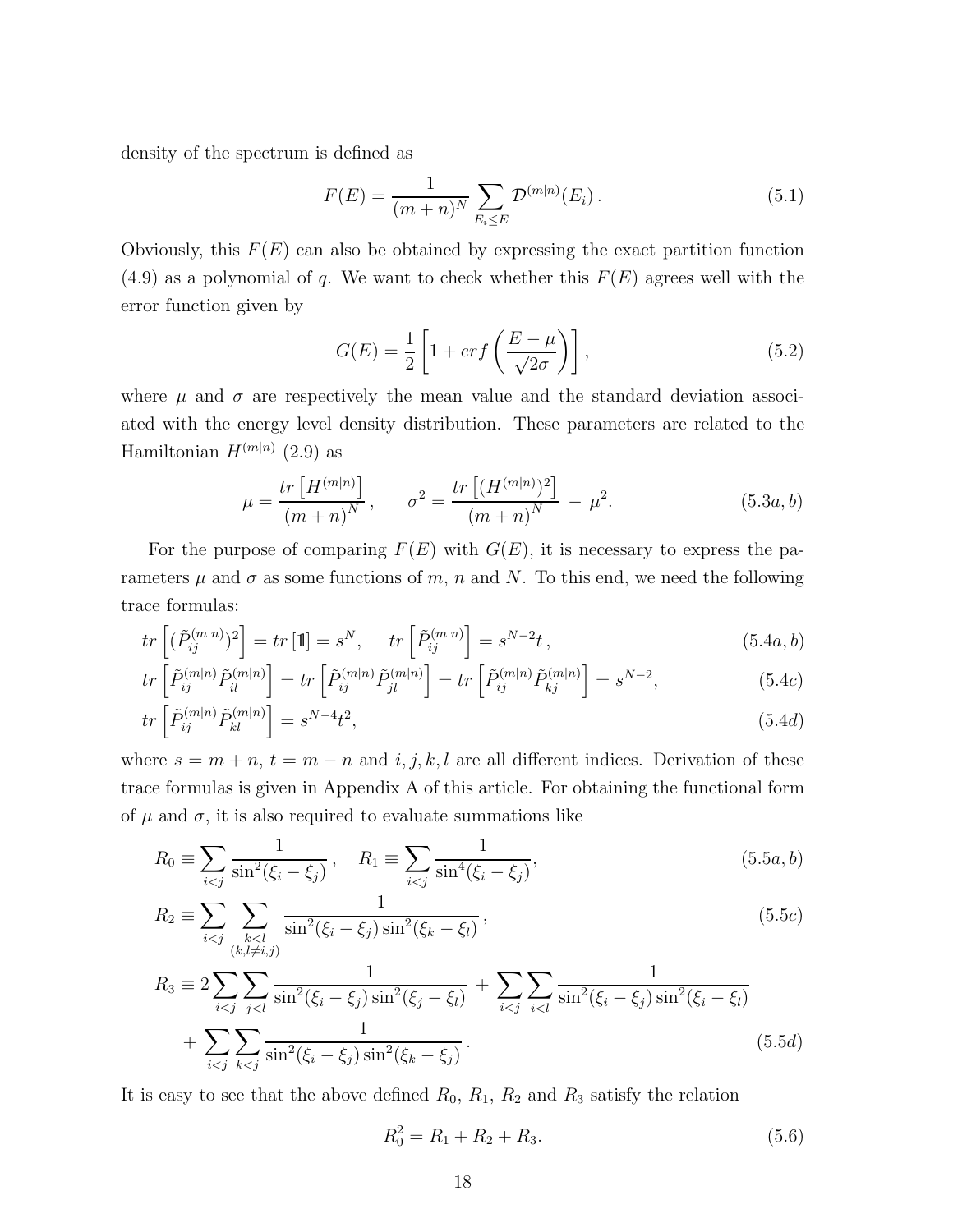Using some summation formulas given in Ref.20, it can be shown that

$$
R_0 = \frac{N(N^2 - 1)}{6},\tag{5.7a}
$$

$$
R_1 = \frac{N(N^2 - 1)(N^2 + 11)}{90},\tag{5.7b}
$$

$$
R_2 = \frac{N(N^2 - 1)^2(N - 4)}{36} + \frac{N(N^2 - 1)(N^2 + 11)}{90},
$$
\n(5.7c)

$$
R_3 = \frac{4N(N^2 - 1)(N^2 - 4)}{45}.
$$
\n(5.7d)

Derivation of these relations is discussed in Appendix B of this article.

Now, by using eqns.(5.3a), (5.4a,b) and (5.7a), we can express  $\mu$  as a function of  $m, n$  and N given by

$$
\mu = \frac{s^2 + t}{2s^2} R_0 = \frac{s^2 + t}{12s^2} N(N^2 - 1).
$$
\n(5.8)

Next, by using the trace formulas (5.4a,b,c,d), we obtain

$$
tr\left[ (H^{(m|n)})^2 \right] = \frac{s^{N-2} \left( s^2 + 2t \right)}{4} R_0^2 + \frac{s^N}{4} R_1 + \frac{s^{N-4} t^2}{4} R_2 + \frac{s^{N-2}}{4} R_3. \tag{5.9}
$$

Substituting the expressions for  $\mu$  in eqn.(5.8) and  $tr [(H^{(m|n)})^2]$  in eqn.(5.9) to eqn.(5.3b), and subsequently using (5.6), it can be shown that

$$
\sigma^2 = \frac{s^4 - t^2}{4s^4} R_1 + \frac{s^2 - t^2}{4s^4} R_3. \tag{5.10}
$$

Finally, by substituting the values of  $R_1$  (5.7b) and  $R_3$  (5.7d) to eqn.(5.10), we can express  $\sigma$  as a function of m, n and N given by

$$
\sigma = \left\{ \frac{s^4 - t^2}{360s^4} N(N^2 - 1)(N^2 + 11) + \frac{s^2 - t^2}{45s^4} N(N^2 - 1)(N^2 - 4) \right\}^{\frac{1}{2}}.
$$
 (5.11)

Thus we are able to find out the functional forms of the parameters  $\mu$  and  $\sigma$  for the case of  $SU(m|n)$  HS spin chain. It may be observed that, in the special case  $n=0$ (for which one gets  $s = t = m$ ), eqns.(5.8) and (5.11) reproduce the forms of  $\mu$  and  $\sigma$ corresponding to the  $SU(m)$  bosonic HS spin chain [9].

Now we can compare the cumulative level density  $F(E)$  (5.1) with the error function  $G(E)$  (5.2), where the values of  $\mu$  and  $\sigma$  are obtained from eqns.(5.8) and (5.11) respectively for any given m, n and N. In Fig.2, we plot such  $F(E)$  and  $G(E)$  for the particular case of  $SU(1|1)$  spin chain with  $N = 15$  lattice sites. From this figure it is evident that  $F(E)$  follows  $G(E)$  to a high degree of approximation. One can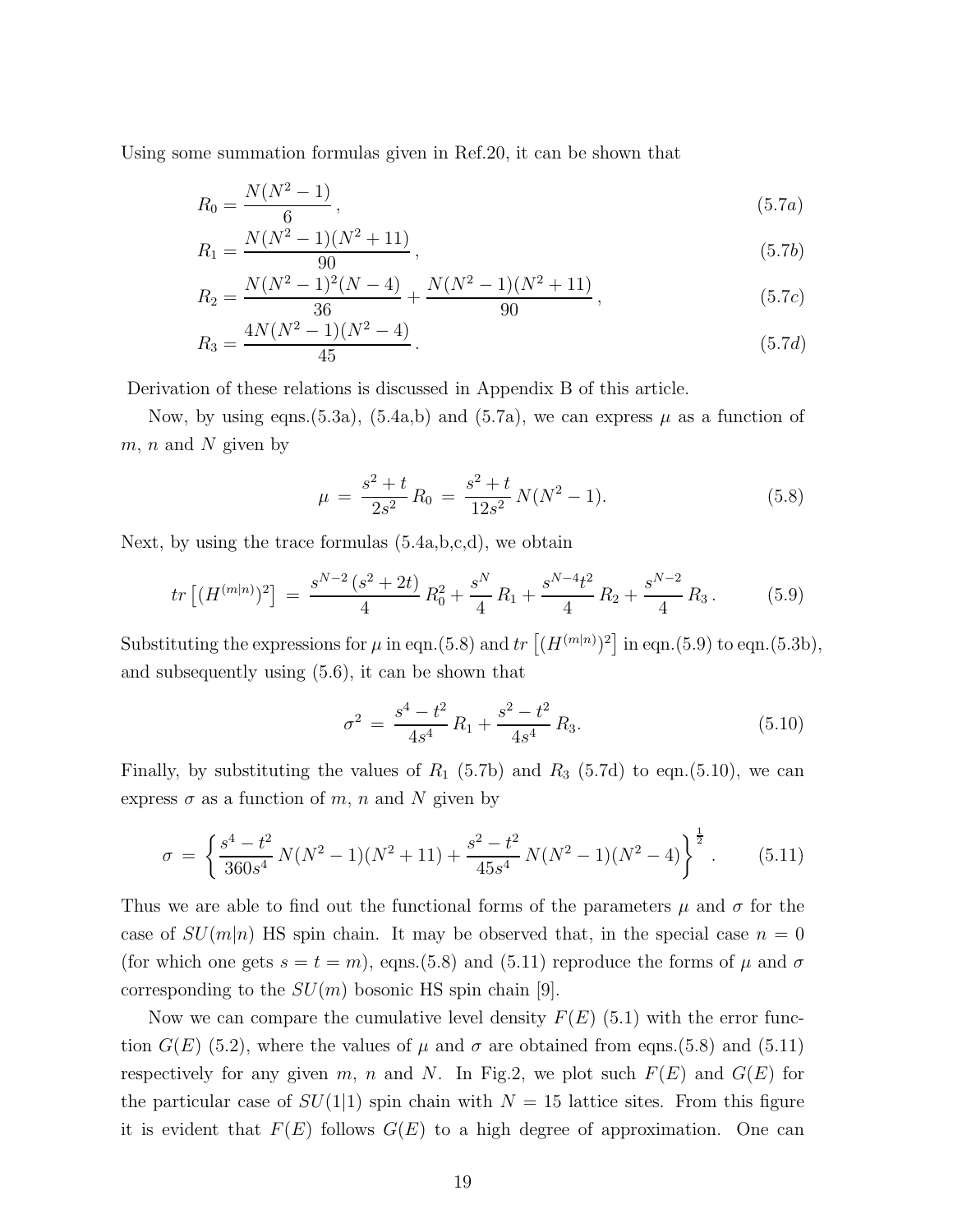also quantify the agreement between  $F(E)$  and  $G(E)$  by calculating the corresponding mean square error (MSE), which for the above mentioned case is given by  $8.46 \times 10^{-6}$ . It may be noted that, the agreement between  $F(E)$  and  $G(E)$  improves rapidly with increasing values of N. For example, in the case of  $SU(1|1)$  model, MSE between  $F(E)$  and  $G(E)$  decreases from  $5.17 \times 10^{-5}$  to  $8.46 \times 10^{-6}$  when the value of N is increased from 10 to 15. Next, we consider the particular cases of  $SU(1|2)$  as well as  $SU(2|1)$  supersymmetric spin chain with  $N = 15$  lattice sites and also the  $SU(3)$ bosonic spin chain with same number of lattice sites for the sake of comparison. In Fig.3, we plot  $F(E)$  and  $G(E)$  for  $SU(1|2)$ ,  $SU(2|1)$  and  $SU(3)$  HS spin chains and find that the corresponding MSEs are given by  $2.38 \times 10^{-5}$ ,  $1.2 \times 10^{-5}$  and  $8.61 \times 10^{-6}$ respectively. Again  $F(E)$  shows very good agreement with  $G(E)$  for all of these cases. Such agreement also improves rapidly with increasing values of  $N$ . For example, in the case of  $SU(1|2)$  spin chain, MSE between  $F(E)$  and  $G(E)$  decreases from 8.23 × 10<sup>-5</sup> to 2.38  $\times$  10<sup>-5</sup> when the value of N is increased from 10 to 15. Analysing many other particular cases with different values of  $m$ ,  $n$  and sufficiently large values of  $N$ , we find that  $F(E)$  follows  $G(E)$  with a high degree of approximation for all of these cases.

From the above discussion it is evident that the local fluctuations in energy level distribution, as shown in Fig.1 for the particular case of  $SU(1|1)$  spin chain, get cancelled very rapidly whenever we take the cumulative sum of such distribution. Furthermore, for sufficiently large values of  $N$ , continuous part of the level density distribution in the spectrum of supersymmetric HS spin chain satisfies the Gaussian approximation at the same high level of accuracy as in the pure bosonic case. It may be noted that, the level density of embedded Gaussian orthogonal ensemble (GOE) also follows Gaussian distribution at the limit  $N \to \infty$ , provided the number of one-particle states tends to infinity faster than N [21]. However, in our case of  $SU(m|n)$  HS spin chain, the number of one-particle states (i.e.,  $m + n$ ) remains fixed for all values of N.

Next we want to study the NNS distribution in the spectrum of  $SU(m|n)$  HS spin chain. To eliminate the effect of level density variation in the calculation of NNS distribution for the full energy range, it is necessary to apply an unfolding mapping to the 'raw' spectrum [22]. This unfolding mapping may be defined by using the continuous part of the cumulative level density distribution. We have already seen that, for the case of  $SU(m|n)$  HS spin chain, the continuous part of cumulative level density is given by  $G(E)$  (5.2) with a high degree of approximation. So we transform each energy  $E_i$ ,  $i = 1, \dots, l$ , into an unfolded energy  $\xi_i \equiv G(E_i)$ . The function  $p(u)$  is defined as the density of the normalized spacings  $u_i = (\xi_{i+1} - \xi_i)/\Delta$ , where  $\Delta = (\xi_l - \xi_1)/(l - 1)$  is the mean spacing of the unfolded energy. To get rid of local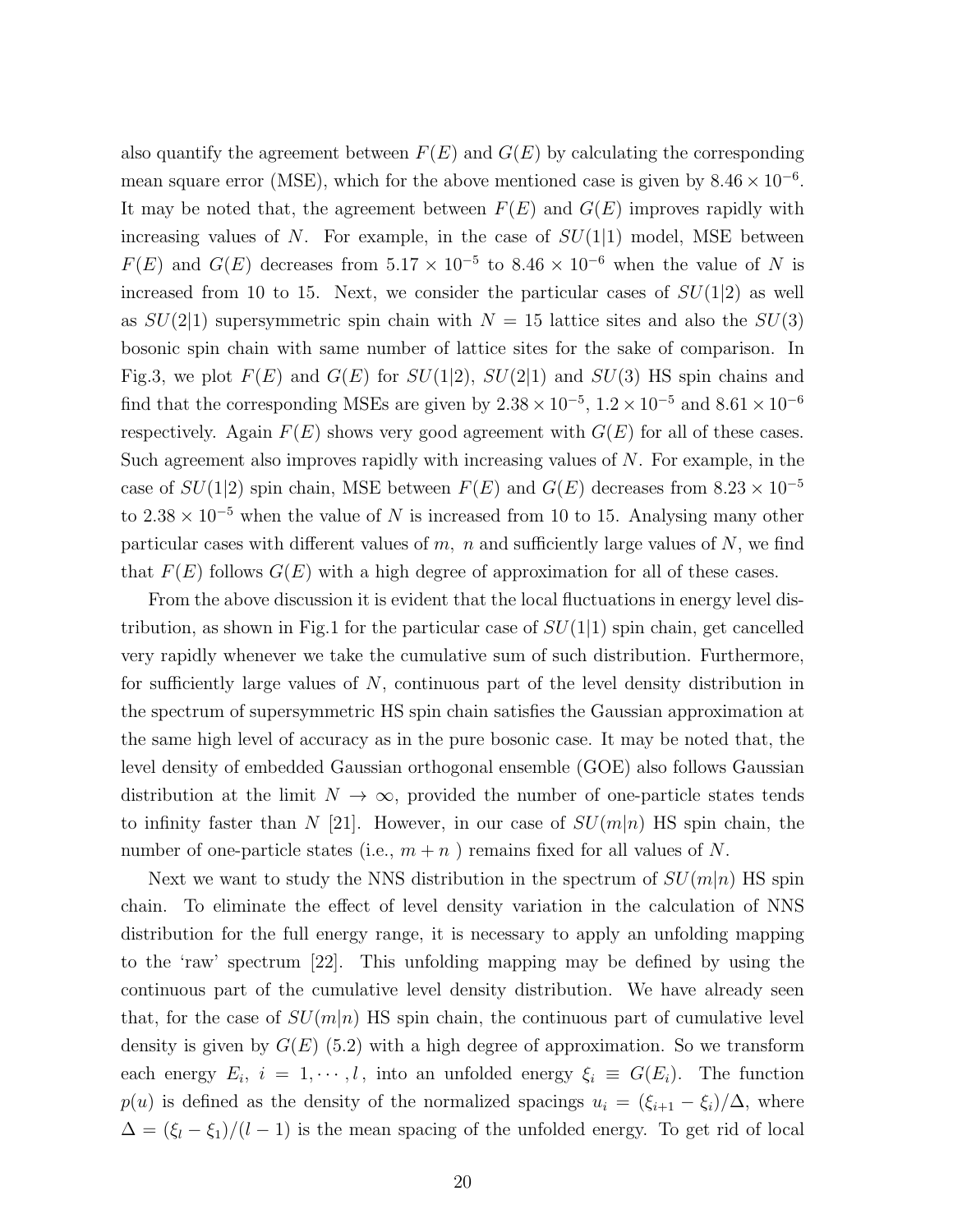fluctuations occurring in  $p(u)$ , again we study the cumulative NNS distribution given by  $P(u) = \int_0^u p(x)dx$ , instead of  $p(u)$ . In this context it may be noted that, NNS distributions corresponding to the cases of classical GOE as well as embedded GOE obey the Wigner's law [23]:

$$
p(u) = \frac{\pi}{2}u\exp(-\pi u^2/4).
$$

On the other hand, from the conjecture of Berry and Tabor one may expect that the NNS distribution for an integrable model will obey Poisson's law given by  $p(u) =$  $\exp(-u)$  [24]. However, it has been found that the NNS distribution for  $SU(m)$  bosonic HS spin chain does not follow either Wigner's law or Poisson's law within a wide range of N [9]. Instead, the cumulative NNS distribution for this bosonic spin chain can be well approximated by a function like

$$
\tilde{P}(u) = v^{\alpha} [1 - \gamma (1 - v)^{\beta}], \tag{5.12}
$$

where  $v = u/u_{max}$  with  $u_{max}$  being the largest normalized spacing,  $\alpha$  and  $\beta$  are two free parameters taking values within the range  $0 < \alpha$ ,  $\beta < 1$ , and the value of  $\gamma$  is fixed by requiring that the average normalized spacing be equal to 1. In our study we also find that, NNS distribution in the spectrum of  $SU(m|n)$  HS spin chain does not follow either Wigner's law or Poisson's law within a wide range of  $N$ . In particular, it is observed that the slope of cumulative NNS distribution diverges for both  $u \to 0$  and  $u \to u_{max}$ , which can not be explained from Wigner's or Poisson's distribution. Furthermore, we find that the cumulative NNS distribution for  $SU(m|n)$  HS spin chain can be fitted well by  $P(u)$  in eqn.(5.12) within a range of N. For example, in the particular case of  $SU(1|1)$  spin chain, it is checked that  $P(u)$  agrees well with  $\tilde{P}(u)$  within the range  $N \leq 20$ . In Fig.4, we plot such  $P(u)$  and  $\tilde{P}(u)$  for  $N = 17$  lattice sites  $(u_{max} = 2.626$ in this case) and found a good agreement with  $MSE = 0.0234$  when the values of free parameters are taken as  $\alpha = 0.39$  and  $\beta = 0.29$ . However, it is possible that the appearance of such non-Poissonian NNS distribution in the spectrum of  $SU(m|n)$  HS spin chain is an artifact of finite-size effect, which requires further investigation.

Finally we want to make a comment about the behaviour of parameters  $\mu$  in eqn.(5.8) and  $\sigma$  in eqn.(5.11) under the exchange of bosonic and fermionic spin degrees of freedom. Since  $s \to s$  and  $t \to -t$  under this exchange, we find that  $\sigma$  remains invariant and  $\mu$  changes to  $\bar{\mu}$  given by  $\bar{\mu} = \frac{N(N^2-1)}{6} - \mu$ . It is interesting to note that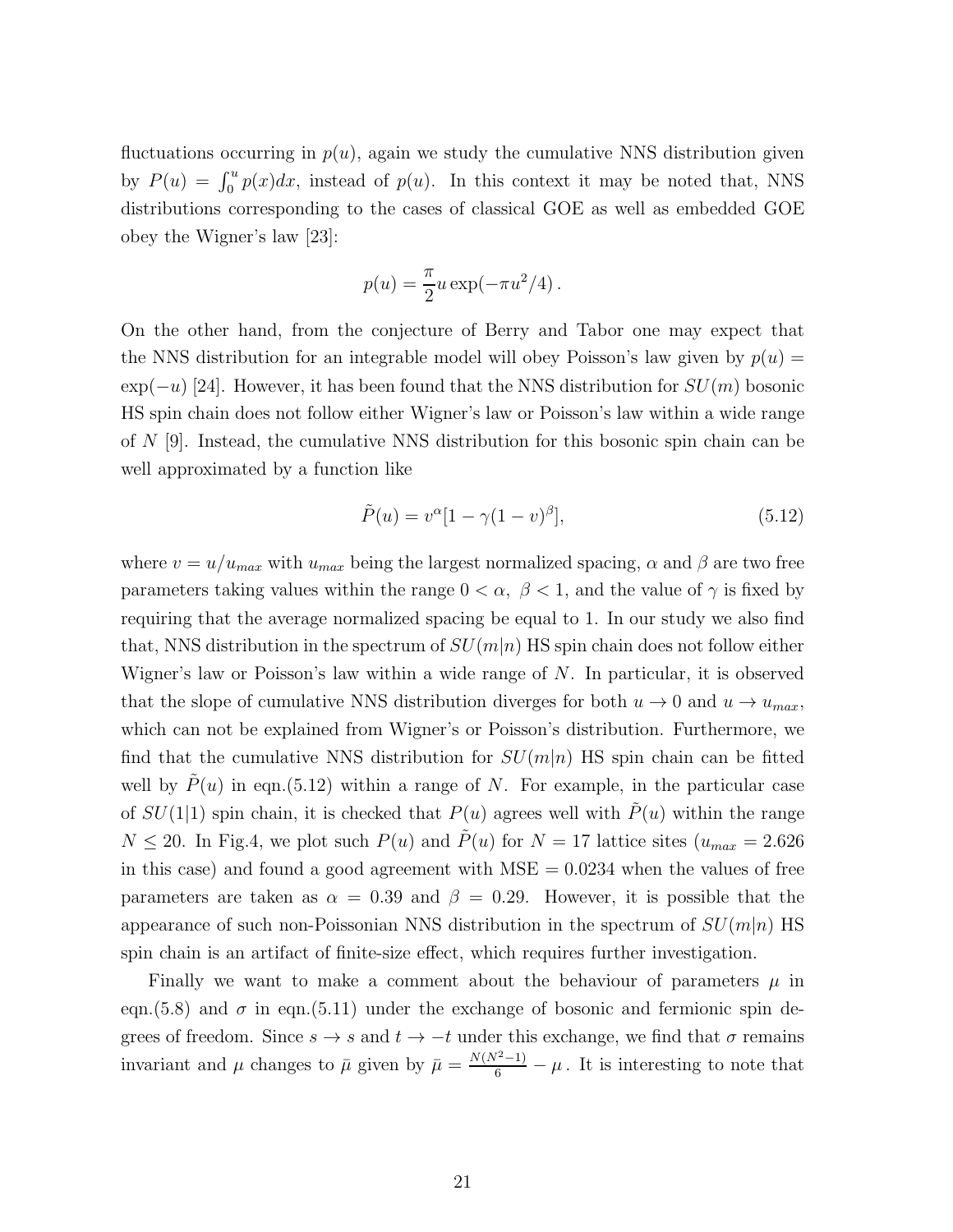this relation between  $\mu$  and  $\bar{\mu}$  can also be obtained by applying eqn.(4.12):

$$
\mu = \frac{1}{s^N} \sum_{E_i} \mathcal{D}^{(m|n)}(E_i) E_i
$$
  
= 
$$
\frac{1}{s^N} \sum_{E_i} \mathcal{D}^{(n|m)} \left( \frac{N(N^2 - 1)}{6} - E_i \right) E_i = \frac{N(N^2 - 1)}{6} - \bar{\mu}.
$$

This agreement clearly gives a support to our conjecture (4.11). By using this conjecture we have found in Sec.4 that, the spectrum of  $SU(n|m)$  spin chain can be obtained from that of  $SU(m|n)$  spin chain through an inversion and overall shift of all energy levels. Since none of these operations change the standard deviation of level density distribution,  $\sigma$  should take the same value for  $SU(m|n)$  and  $SU(n|m)$  HS spin chain. Hence, the observation that  $\sigma$  in eqn.(5.11) remains invariant under the exchange of bosonic and fermionic spin degrees of freedom, is also consistent with our conjecture  $(4.11).$ 

## 6 Conclusion

Here we derive an exact expression for the partition function of  $SU(m|n)$  supersymmetric HS spin chain by using the freezing trick and also study some properties of the related spectrum. For applying the freezing trick, we consider a spin CS model containing an anyon like representation of the permutation algebra as spin dependent interaction. We find out the complete spectrum of such spin CS model including the degeneracy factors of all energy eigenvalues. At the strong coupling limit, this spin CS model reduces to the sum of spinless CS model with only dynamical degrees of freedom and  $SU(m|n)$  supersymmetric HS spin chain. Consequently, by factoring out the contribution due to dynamical degrees of freedom from partition function of this spin CS model, we obtain the partition function of  $SU(m|n)$  supersymmetric HS spin chain. By using this partition function, we study the motif representation for  $SU(m|n)$ HS spin chain and find that, due to the lifting of a selection rule, some additional energy levels appear in the spectrum in comparison with the case of  $SU(m)$  bosonic spin chain.

By using Mathematica we observe that, the partition function of  $SU(m|n)$  HS model satisfies the duality relation  $(4.11)$  for many values of m, n and N. This observation motivates us to conjecture that this duality relation, involving the interchange of bosonic and fermionic spin degrees of freedom, is valid for all possible values of  $m$ ,  $n$  and  $N$ . It would be interesting if this duality relation can be proved analytically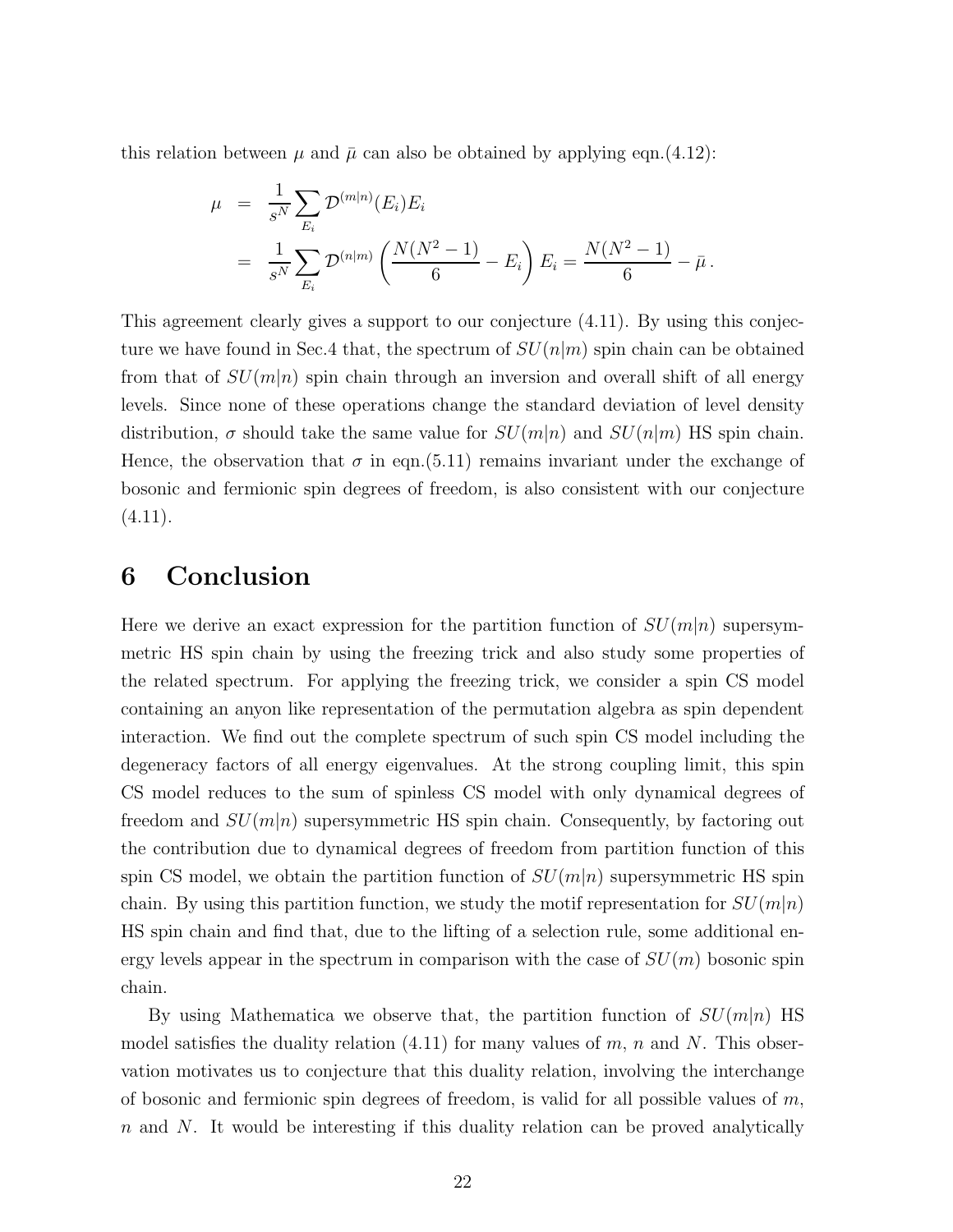by using the motif representations and skew-Young diagrammes associated with the  $Y(gl_{(m|n)})$  quantum group. Furthermore, it is known that, the partition functions of  $SU(m)$  and  $SU(m|n)$  Polychronakos spin chains are intimately connected with Rogers-Szegö  $(RS)$  polynomial  $[8,15]$ , which appears in the theory of partitions  $[25]$ . Since, HS spin chain share the same quantum group symmetry with Polychronakos spin chain, it might be promising to investigate mathematical structures connected with the partition functions of  $SU(m)$  as well as  $SU(m|n)$  HS spin chain and explore whether some new RS type polynomials can be generated in this way.

By using the partition function of  $SU(m|n)$  HS spin chain, we study global properties of its spectrum like level density distribution and NNS distribution. It is found that, similar to the case of  $SU(m)$  bosonic HS spin chain, continuous part of the energy level density satisfies the Gaussian distribution with a high degree of accuracy for sufficiently large values of  $N$ . We also derive exact expressions for the mean value and the standard deviation which characterize such Gaussian distribution. It would be interesting to provide an explanation for this behaviour of energy level density distribution in the framework of random matrix theory and explore whether the underlying quantum group symmetry of HS spin chain plays some role in this matter.

#### Acknowledgements

We would like to thank Palash B. Pal for some helpful discussions.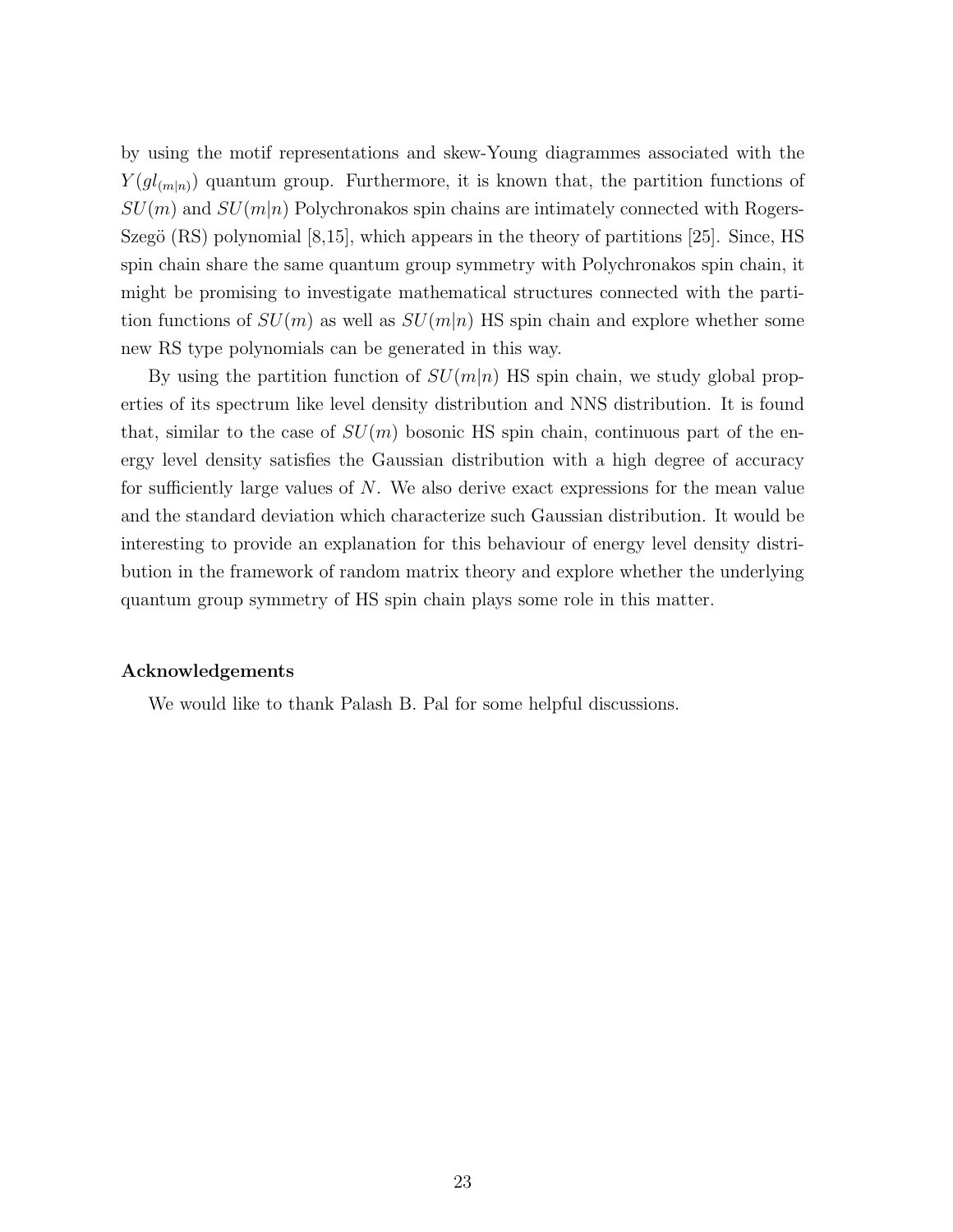#### Appendix A. Evaluation of trace formulas

Here we shall derive the trace formulas (5.4a,b,c,d) by assuming that  $|\alpha_1 \dots \alpha_N\rangle$  (with  $\alpha_j \in [1, \ldots, s]$  are orthonormal set of vectors. Since the trace of identity operator is given by the dimension of the Hilbert space, eqn.(5.4a) is really a trivial relation. Using eqn. $(2.6)$ , it can be shown that

$$
\langle \alpha_1 \dots \alpha_i \dots \alpha_j \dots \alpha_N | \tilde{P}_{ij}^{(m|n)} | \alpha_1 \dots \alpha_i \dots \alpha_j \dots \alpha_N \rangle = (-1)^{\epsilon(\alpha_i)} \delta_{\alpha_i \alpha_j},
$$

where  $\epsilon(\alpha_i) = 0$  (1) when  $\alpha_i$  is a bosonic (fermionic) spin. With the help of above equation, we derive the trace relation (5.4b) as

$$
tr\left[\tilde{P}_{ij}^{(m|n)}\right] = \sum_{\alpha_1...\alpha_N=1}^s \langle \alpha_1...\alpha_i...\alpha_j...\alpha_N | \tilde{P}_{ij}^{(m|n)} | \alpha_1...\alpha_i...\alpha_j...\alpha_N \rangle
$$
  
\n
$$
= \sum_{\alpha_1...\alpha_N=1}^s \sum_{\alpha_i,\alpha_j=1}^s \langle \alpha_1...\alpha_i...\alpha_j...\alpha_N | \tilde{P}_{ij}^{(m|n)} | \alpha_1...\alpha_i...\alpha_j...\alpha_N \rangle
$$
  
\n
$$
= \sum_{\alpha_1...\alpha_N=1}^s \sum_{\alpha_i=1}^s (-1)^{\epsilon(\alpha_i)} = s^{N-2}t,
$$

where the notation  $\sum_{s=1}^{s}$  $(\alpha_i, \alpha_j)$  represents summation over all spin components  $\alpha_1, \ldots, \alpha_N$  $\alpha_1...\alpha_N\!=\!1$ except  $\alpha_i$  and  $\alpha_j$ .

Next, by using eqn. $(2.6)$ , it is found that

$$
\langle \alpha_1 \dots \alpha_i \dots \alpha_j \dots \alpha_l \dots \alpha_N | \tilde{P}_{ij}^{(m|n)} \tilde{P}_{il}^{(m|n)} | \alpha_1 \dots \alpha_i \dots \alpha_j \dots \alpha_l \dots \alpha_N \rangle = \delta_{\alpha_i \alpha_j} \delta_{\alpha_i \alpha_l}.
$$

Applying the above equation, we obtain a trace relation in eqn.(5.4c) as

$$
tr\left[\tilde{P}_{ij}^{(m|n)}\tilde{P}_{il}^{(m|n)}\right]
$$
  
= 
$$
\sum_{\alpha_1...\alpha_N=1}^s \langle \alpha_1...\alpha_i...\alpha_j...\alpha_l...\alpha_N|\tilde{P}_{ij}^{(m|n)}\tilde{P}_{il}^{(m|n)}|\alpha_1...\alpha_i...\alpha_j...\alpha_N\rangle
$$
  
= 
$$
\sum_{\alpha_1...\alpha_N=1}^s \langle \alpha_i,\alpha_j,\alpha_l \rangle \sum_{\alpha_i=1}^s 1 = s^{N-2}.
$$

Other trace relations in (5.4c) can be proved in a similar way.

By using eqn. $(2.6)$ , it is also found that

$$
\langle \alpha_1 \dots \alpha_i \dots \alpha_j \dots \alpha_k \dots \alpha_l \dots \alpha_N | \tilde{P}_{ij}^{(m|n)} \tilde{P}_{kl}^{(m|n)} | \alpha_1 \dots \alpha_i \dots \alpha_j \dots \alpha_k \dots \alpha_l \dots \alpha_N \rangle
$$
  
= 
$$
(-1)^{\epsilon(\alpha_i) + \epsilon(\alpha_k)} \delta_{\alpha_i \alpha_j} \delta_{\alpha_k \alpha_l} .
$$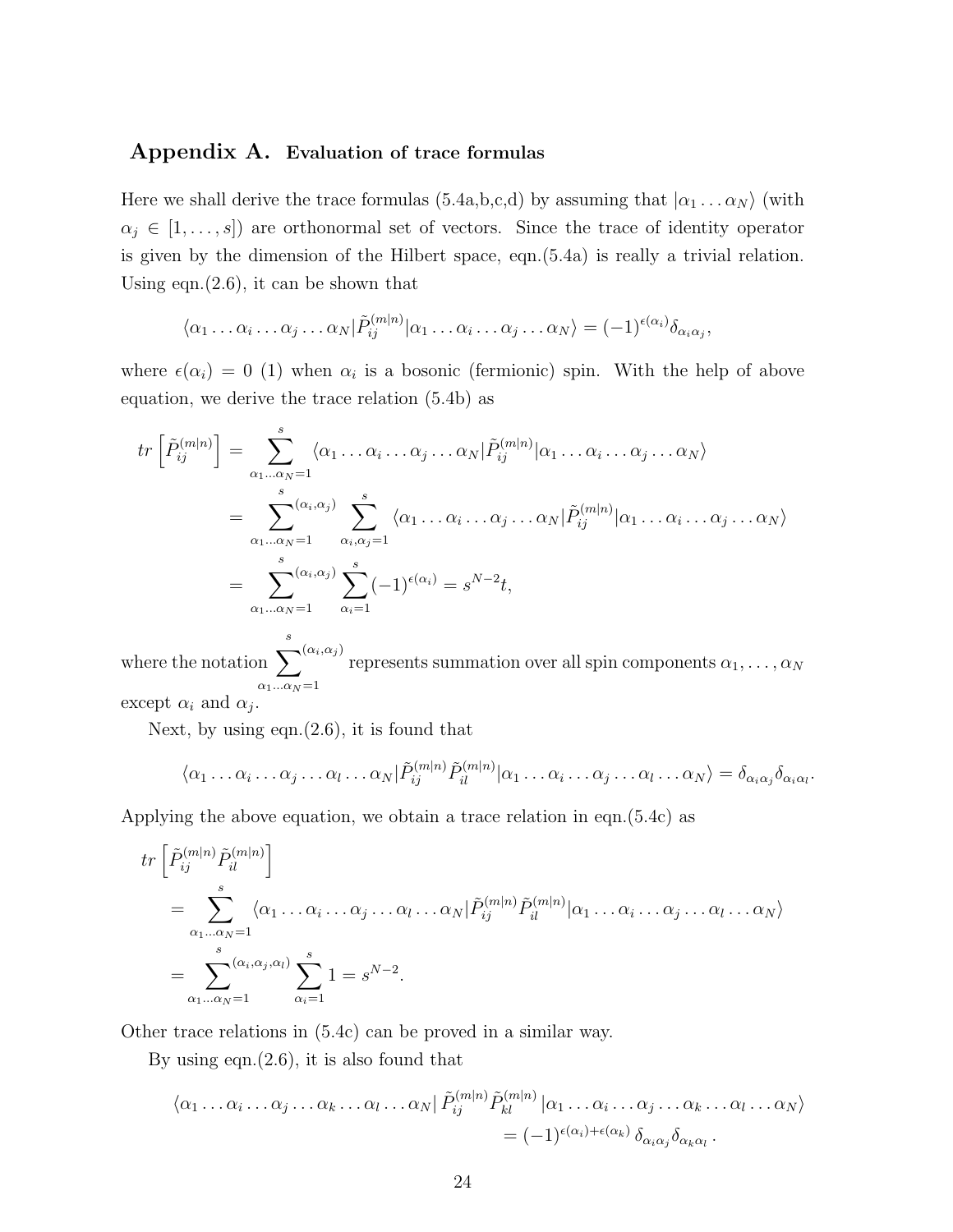With the help of this equation, we obtain the trace relation (5.4d) as

$$
tr\left[\tilde{P}_{ij}^{(m|n)}\tilde{P}_{kl}^{(m|n)}\right]
$$
  
= 
$$
\sum_{\alpha_1...\alpha_N=1}^s \langle \alpha_1...\alpha_i...\alpha_j...\alpha_k...\alpha_l...\alpha_N|\tilde{P}_{ij}^{(m|n)}\tilde{P}_{kl}^{(m|n)}|\alpha_1...\alpha_i...\alpha_j...\alpha_k...\alpha_N\rangle
$$
  
= 
$$
\sum_{\alpha_1...\alpha_N=1}^s (\alpha_i,\alpha_j,\alpha_k,\alpha_l) \sum_{\alpha_i,\alpha_k=1}^s (-1)^{\epsilon(\alpha_i)+\epsilon(\alpha_k)} = s^{N-4}t^2.
$$

#### Appendix B. Evaluation of summation formulas

Here we briefly describe the way of calculating known summation formulas (5.7a) and (5.7b) [9], and subsequently present our derivation for new ones like (5.7c) and (5.7d). From the work of Calogero et. al [20], it is known that

$$
\sum_{j=1}^{N-1} \frac{1}{\sin^2(\frac{j\pi}{N})} = \frac{N^2 - 1}{3},\tag{B-1}
$$

.

and

$$
\sum_{j=1}^{N-1} \frac{1}{\sin^4(\frac{j\pi}{N})} = \frac{(N^2 - 1)(N^2 + 11)}{45}.
$$
 (B-2)

Using the translational invariance on a circular lattice and summation relation (B-1), one can obtain eqn.(5.7a) as

$$
R_0 = \frac{1}{2} \sum_{i \neq j} \frac{1}{\sin^2(\xi_i - \xi_j)} = \frac{N}{2} \sum_{j=1}^{N-1} \frac{1}{\sin^2(\frac{j\pi}{N})} = \frac{N(N^2 - 1)}{6}
$$

Similarly, by using  $(B-2)$ , one obtains eqn. $(5.7b)$  as

$$
R_1 = \frac{1}{2} \sum_{i \neq j} \frac{1}{\sin^4(\xi_i - \xi_j)} = \frac{N}{2} \sum_{j=1}^{N-1} \frac{1}{\sin^4(\frac{j\pi}{N})} = \frac{N(N^2 - 1)(N^2 + 11)}{90}.
$$

For the purpose of calculating  $R_2$  in eqn.(5.5c), we note that  $R_0$  in eqn.(5.5a) can be expressed as

$$
R_0 = \sum_{\substack{k < l \\ (k, l \neq i, j)}} \frac{1}{\sin^2(\xi_k - \xi_l)} + \sum_{\substack{r=1 \\ (r \neq i)}}^N \frac{1}{\sin^2(\xi_i - \xi_r)} + \sum_{\substack{r=1 \\ (r \neq j)}}^N \frac{1}{\sin^2(\xi_j - \xi_r)} - \frac{1}{\sin^2(\xi_i - \xi_j)}.
$$

Substituting the value of  $R_0$  given in (5.7a) to the above relation and also using (B-1), we find that

$$
\sum_{\substack{k
$$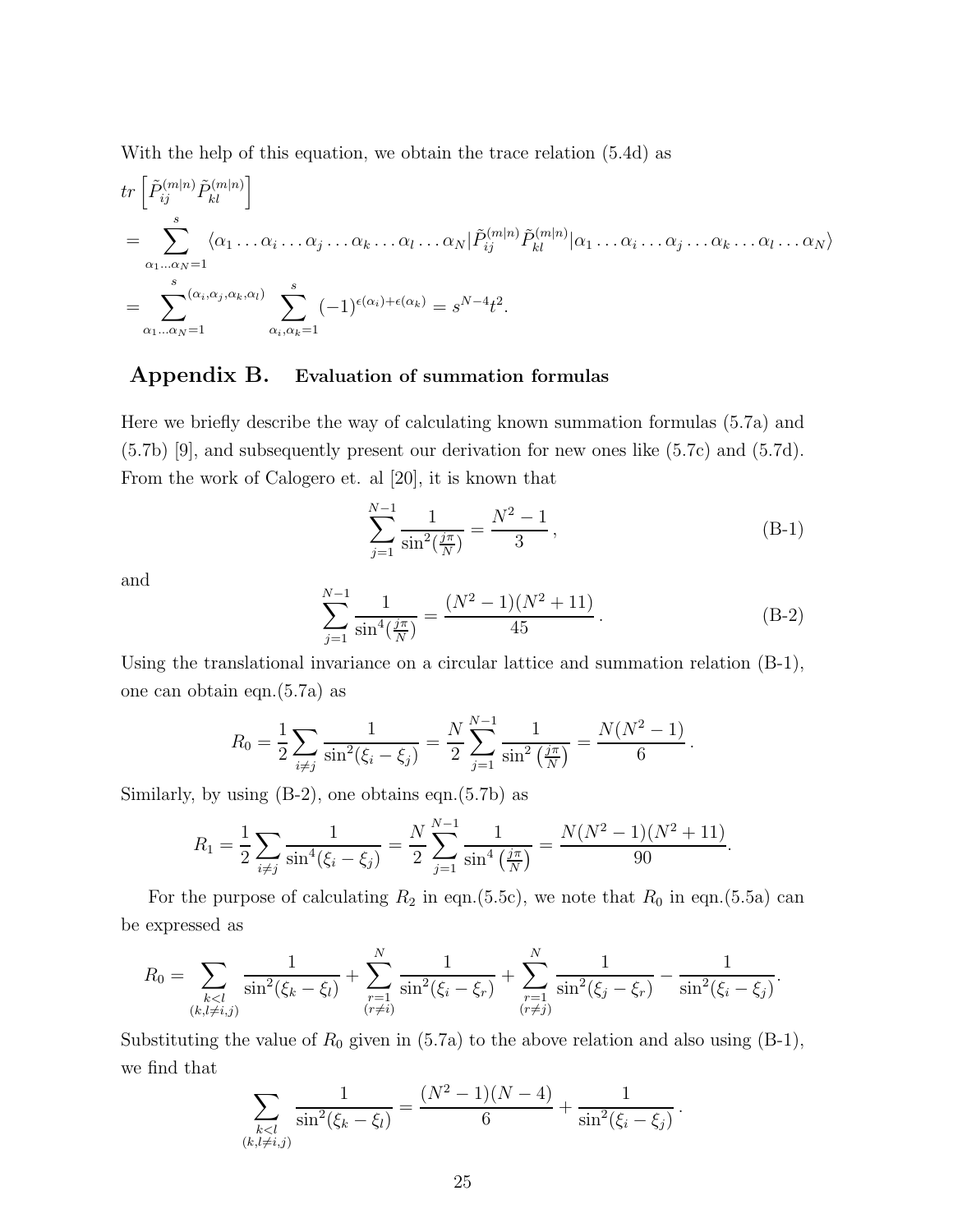By substituting this expression to  $R_2$  in eqn.(5.5c), and subsequently using eqns.(5.7a) as well as  $(5.7b)$ , we derive the value of  $R_2$  given in eqn. $(5.7c)$  as

$$
R_2 = \sum_{i < j} \frac{1}{\sin^2(\xi_i - \xi_j)} \left[ \frac{(N^2 - 1)(N - 4)}{6} + \frac{1}{\sin^2(\xi_i - \xi_j)} \right]
$$
\n
$$
= \frac{N(N^2 - 1)^2(N - 4)}{36} + \frac{N(N^2 - 1)(N^2 + 11)}{90}.
$$

Finally, by substituting the values of  $R_0$  (5.7a),  $R_1$  (5.7b) and  $R_2$  (5.7c) to the relation  $(5.6)$ , we easily obtain the value of  $R_3$  appearing in eqn. $(5.7d)$ .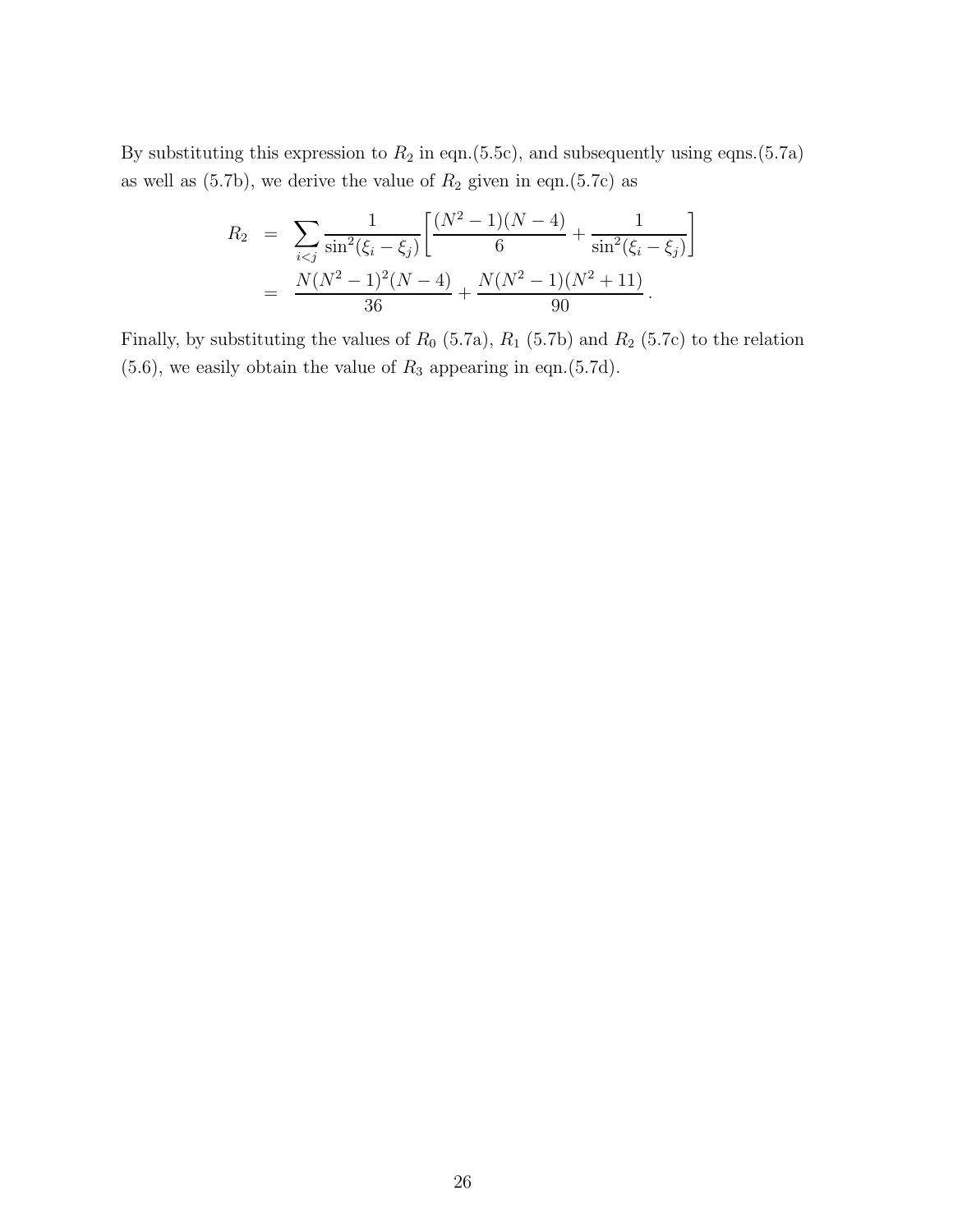### References

- 1. F. D. M. Haldane, Phys. Rev. Lett. 60 (1988) 635.
- 2. B. S. Shastry, Phys. Rev. Lett. 60 (1988) 639.
- 3. F. D. M Haldane, in Proc. 16th Taniguchi Symp., Kashikojima, Japan (1993), eds. A. Okiji and N. Kawakami (Springer, 1994).
- 4. Z.N.C. Ha, Quantum many-body systems in one dimension (Series on Advances in Statistical Mechanics, Vol.12), (World Scientific,1996).
- 5. A.P. Polychronakos, Generalized statistics in one dimension, Les Houches 1998 lectures, hep-th/9902157.
- 6. F. D. M. Haldane, Z.N.C. Ha, J.C. Talstra, D. Benard and V. Pasquier, Phys. Rev. Lett. 69 (1992) 2021.
- 7. D. Benard, M. Gaudin, F. D. M. Haldane, and V. Pasquier, J. Phys. A26 (1993) 5219.
- 8. K.Hikami, Nucl. Phys. B441[FS] (1995) 530.
- 9. F. Finkel, A. González-López, Phys. Rev. B72 (2005) 174411.
- 10. A.P. Polychronakos, Phys. Rev. Lett. 70 (1993) 2329; Nucl. Phys. B419 (1994) 553.
- 11. Bill Sutherland and B. S. Shastry, Phys. Rev. Lett. 71 (1993) 5.
- 12. A.P. Polychronakos, Physics and mathematics of Calogero particles, hep-th/0607033.
- 13. P. Schlottmann, Int. Jour. Mod. Phys. B11 (1997) 355.
- 14. B. Basu-Mallick, H. Ujino and M. Wadati, Jour. Phys. Soc. Jpn. 68 (1999) 3219.
- 15. K. Hikami, and B. Basu-Mallick, Nucl. Phys. B566 [PM] (2000) 511.
- 16. B. Basu-Mallick, Nucl. Phys. B540 [FS] (1999) 679.
- 17. B. Basu-Mallick, Nucl. Phys. B482 [FS] (1996) 713.
- 18. C. Ahn and W. M. Koo, Phys. Lett. B365 (1996) 105.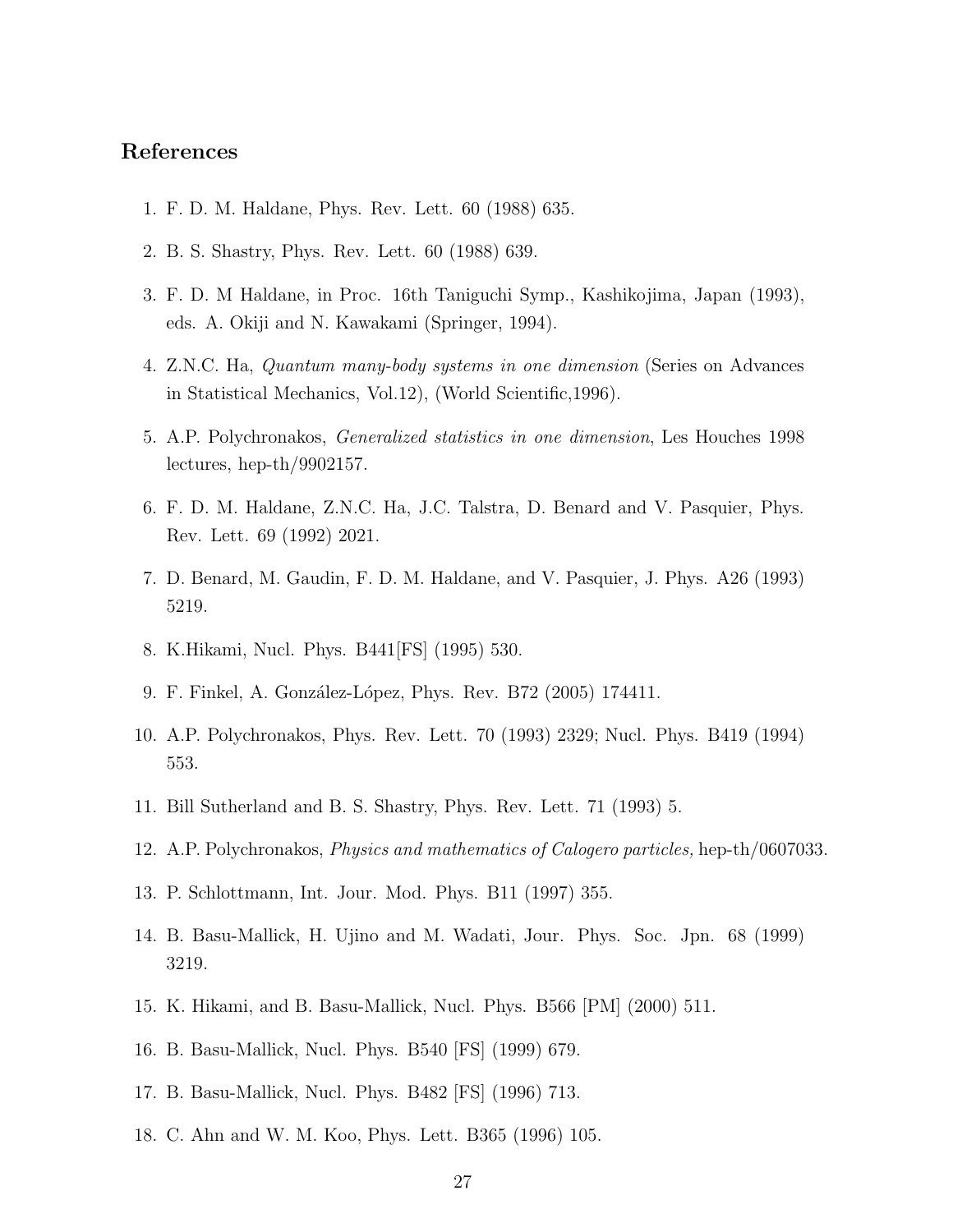- 19. B. Sutherland, Phys. Rev. A5 (1972) 1372.
- 20. F. Calogero and A.M. Perelomov, Commun. Math. Phys. 59 (1978) 109.
- 21. K.K. Mon and J.B. French, Ann. Phys. 95 (1975) 90.
- 22. F. Haake, Quantum signatures of Chaos (Springer-verlag, 2001).
- 23. V.K.B. Kota, Phys. Rep. 347 (2001) 223.
- 24. M.V. Berry and M. Tabor, Proc. R. Soc. Lond. A356 (1977) 375.
- 25. G.E. Andrews, The theory of partitions (Addison-Wesley, Reading, M.A., 1976).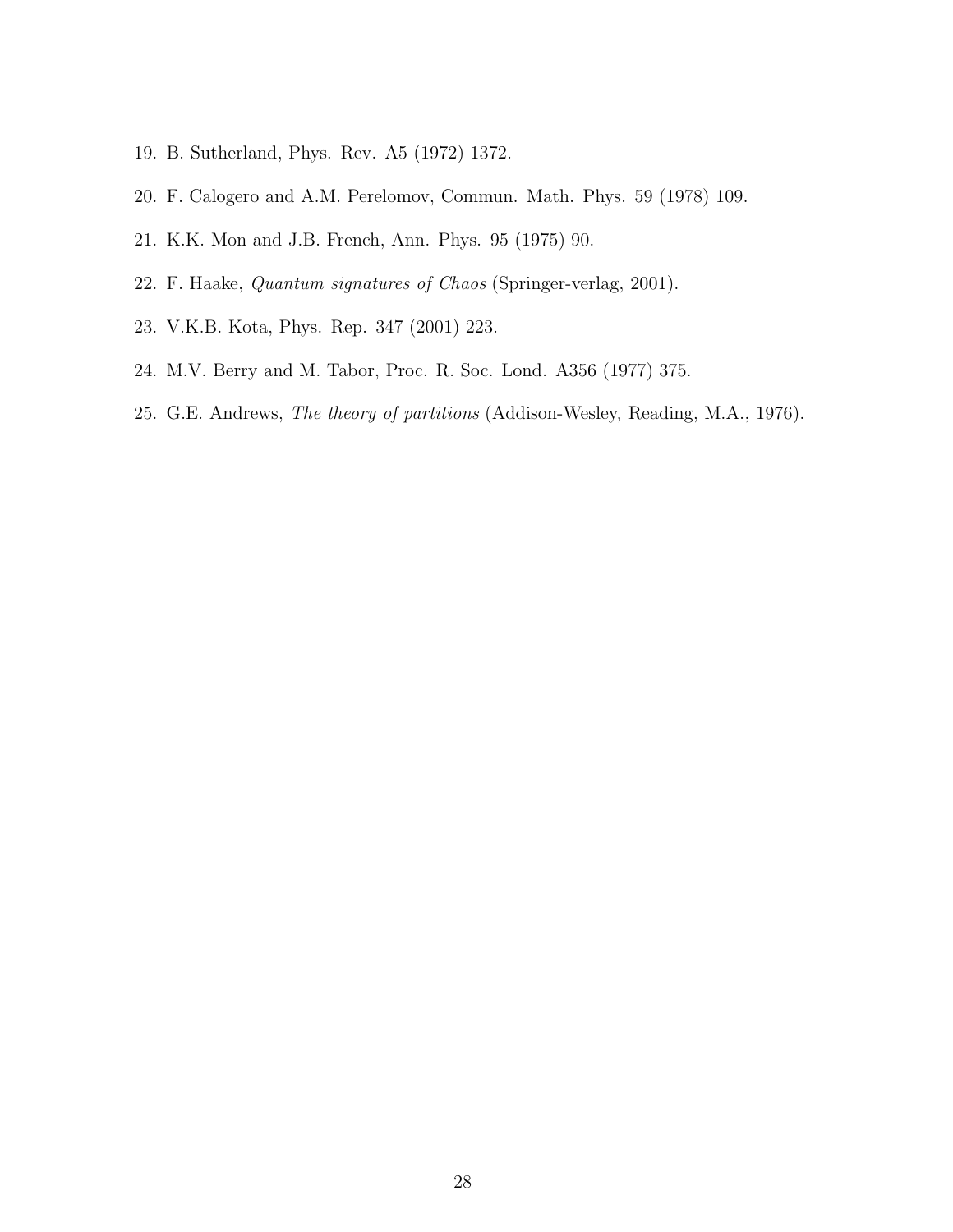

Figure 1: Energy levels  $E_i$  and degeneracies  $\mathcal{D}^{(1|1)}(E_i)$  of the  $SU(1|1)$  HS spin chain for  $N = 15$ .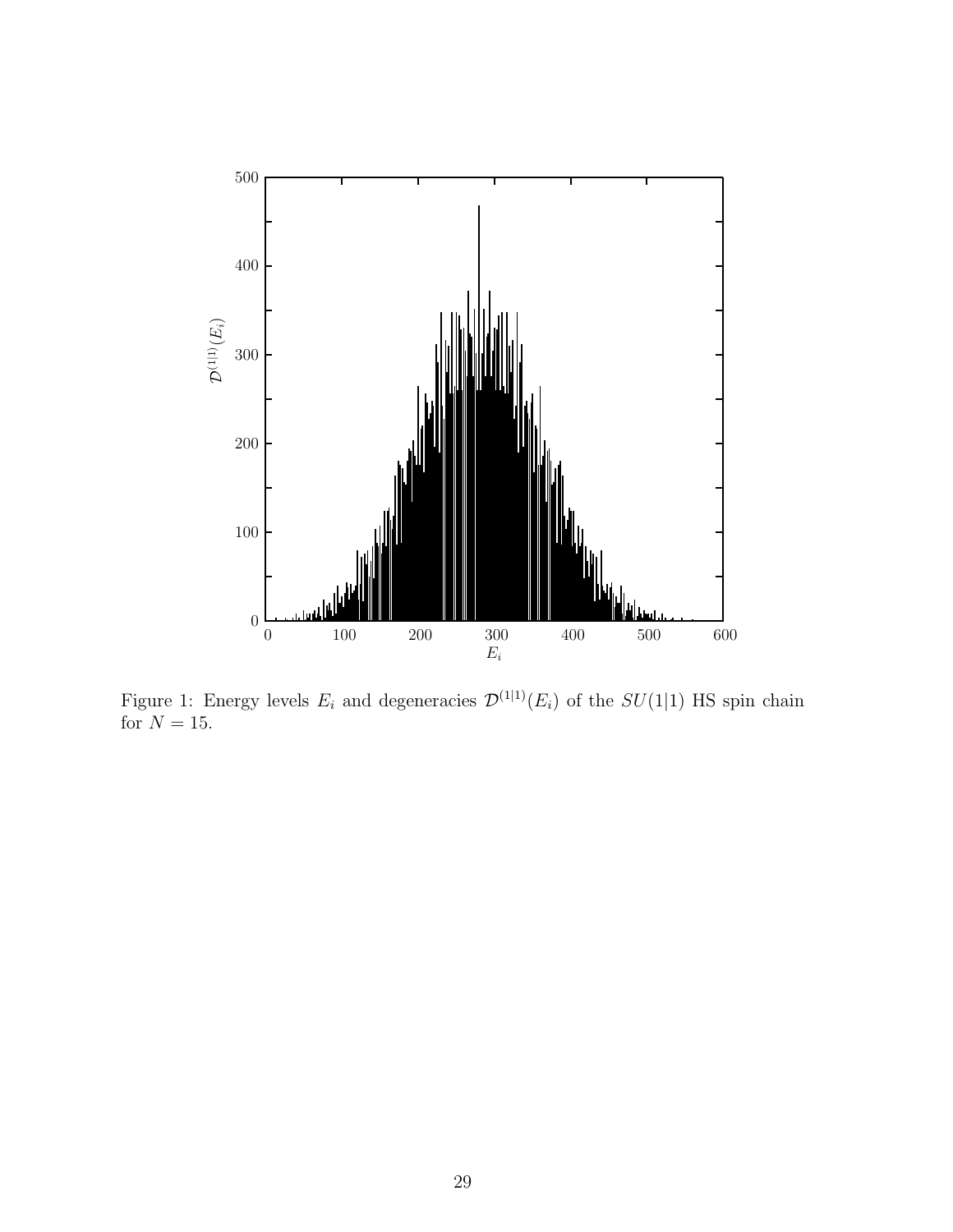

Figure 2: Continuous curve represents the error function G(E) and crosses represent the cumulative distribution function  $F(E)$  (at its discontinuity points) for  $SU(1|1)$  spin chain with  ${\cal N}=15.$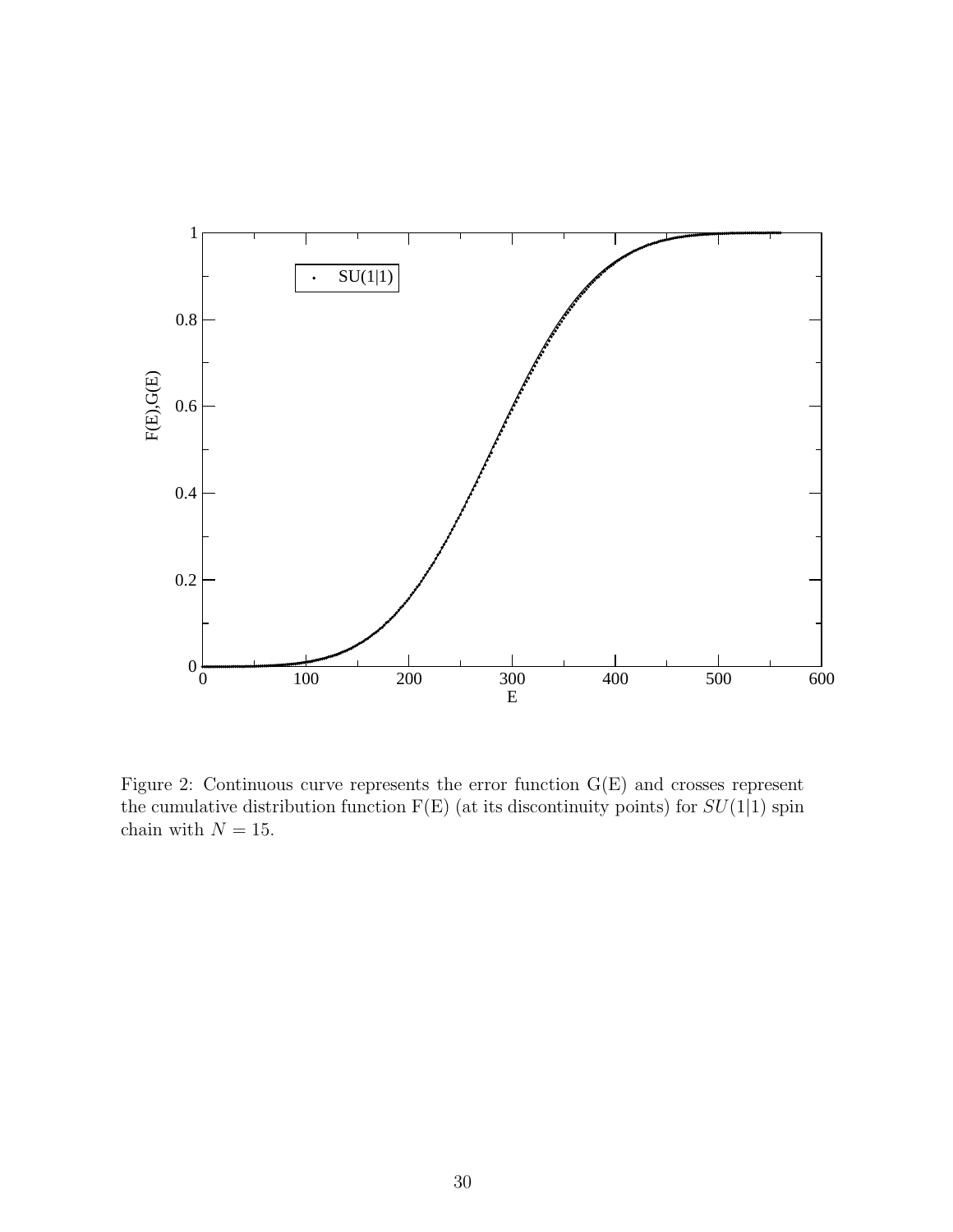

Figure 3: Left continuous curve represents G(E) for  $SU(1|2)$  spin chain with  $N = 15$ and the corresponding  $F(E)$  is given by crosses. Middle continuous curve represents  $G(E)$  for  $SU(2|1)$  spin chain with  $N = 15$  and the corresponding  $F(E)$  is given by dots. Right continuous curve represents G(E) for  $SU(3)$  spin chain with  $N = 15$  and the corresponding  $F(E)$  is given by triangles.